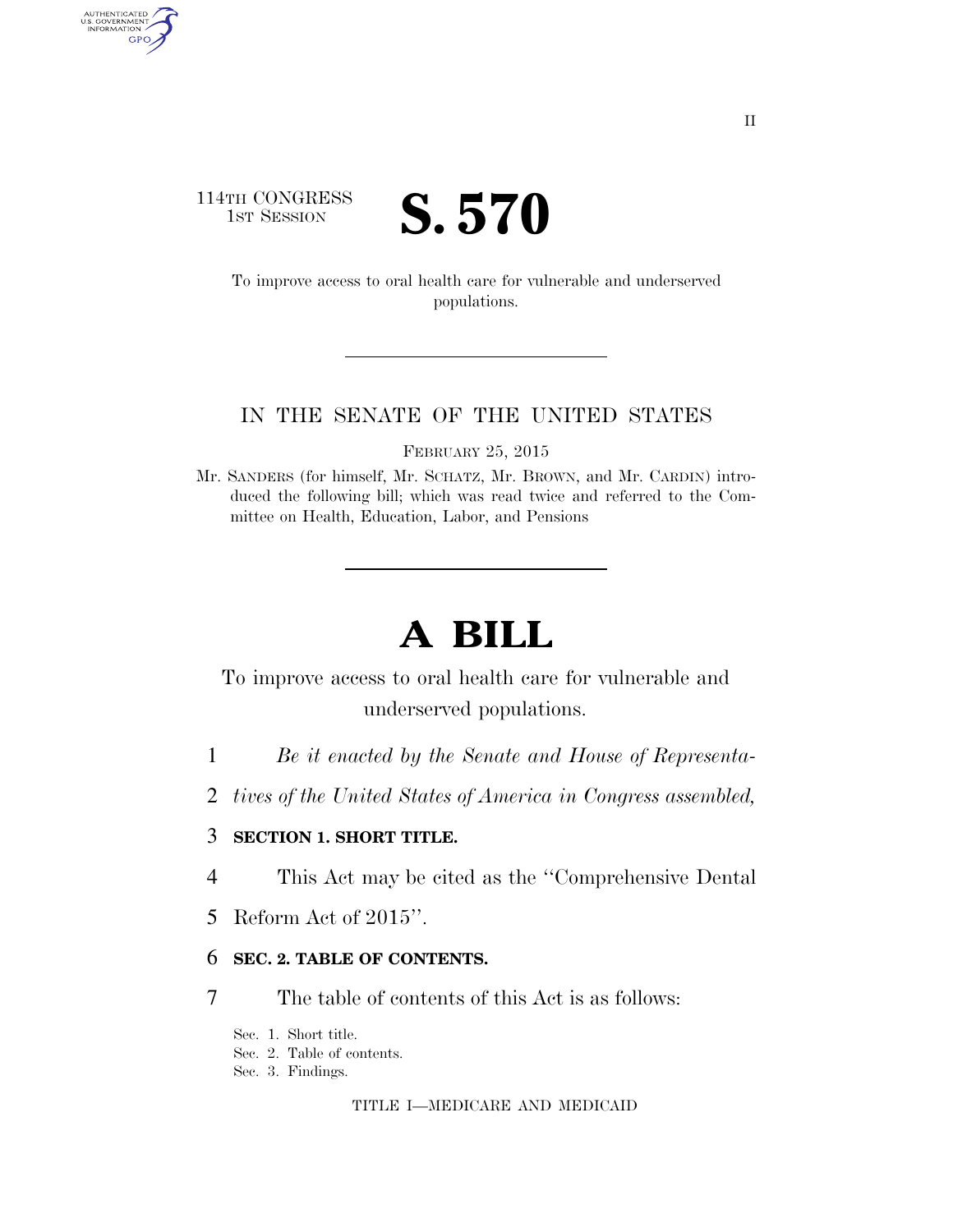### $\mathfrak{D}$

#### Subtitle A—Medicare

Sec. 101. Coverage of dental services under the Medicare program.

#### Subtitle B—Medicaid

Sec. 111. Coverage of dental services under the Medicaid program.

### TITLE II—PUBLIC HEALTH PROGRAMS

#### Subtitle A—National Health Service Corps

- Sec. 201. National Health Service Corps.
- Sec. 202. Community based dental residencies.

#### Subtitle B—Oral Health Education

- Sec. 211. Authorization of appropriations for oral health education for medical providers.
- Sec. 212. Oral health education for other non-health professionals.
- Sec. 213. Dental education.
- Sec. 214. Oral health professional student loans.

#### Subtitle C—Other Oral Health Programs

- Sec. 221. Access points.
- Sec. 222. Dental clinics in schools.
- Sec. 223. Emergency room care coordination.
- Sec. 224. Research funding.
- Sec. 225. Mobile and portable dental services.

Subtitle D—Oral Health Services as an Essential Health Benefit

Sec. 231. Oral health services as an essential health benefit.

### TITLE III—DEPARTMENT OF VETERANS AFFAIRS AND DEPARTMENT OF DEFENSE MATTERS

Subtitle A—Department of Veterans Affairs Matters

- Sec. 301. Requirement that Secretary of Veterans Affairs furnish dental care in the same manner as any other medical service.
- Sec. 302. Demonstration program on training and employment of alternative dental health care providers for dental health care services for veterans in rural and other underserved communities.

#### Subtitle B—Department of Defense Matters

Sec. 311. Demonstration program on training and employment of alternative dental health care providers for dental health care services for members of the Armed Forces and dependents lacking ready access to such services.

#### TITLE IV—FEDERAL BUREAU OF PRISONS

Sec. 401. Demonstration program on training and employment of alternative dental health care providers for dental health care services for prisoners within the custody of the Bureau of Prisons.

### TITLE V—INDIAN HEALTH SERVICE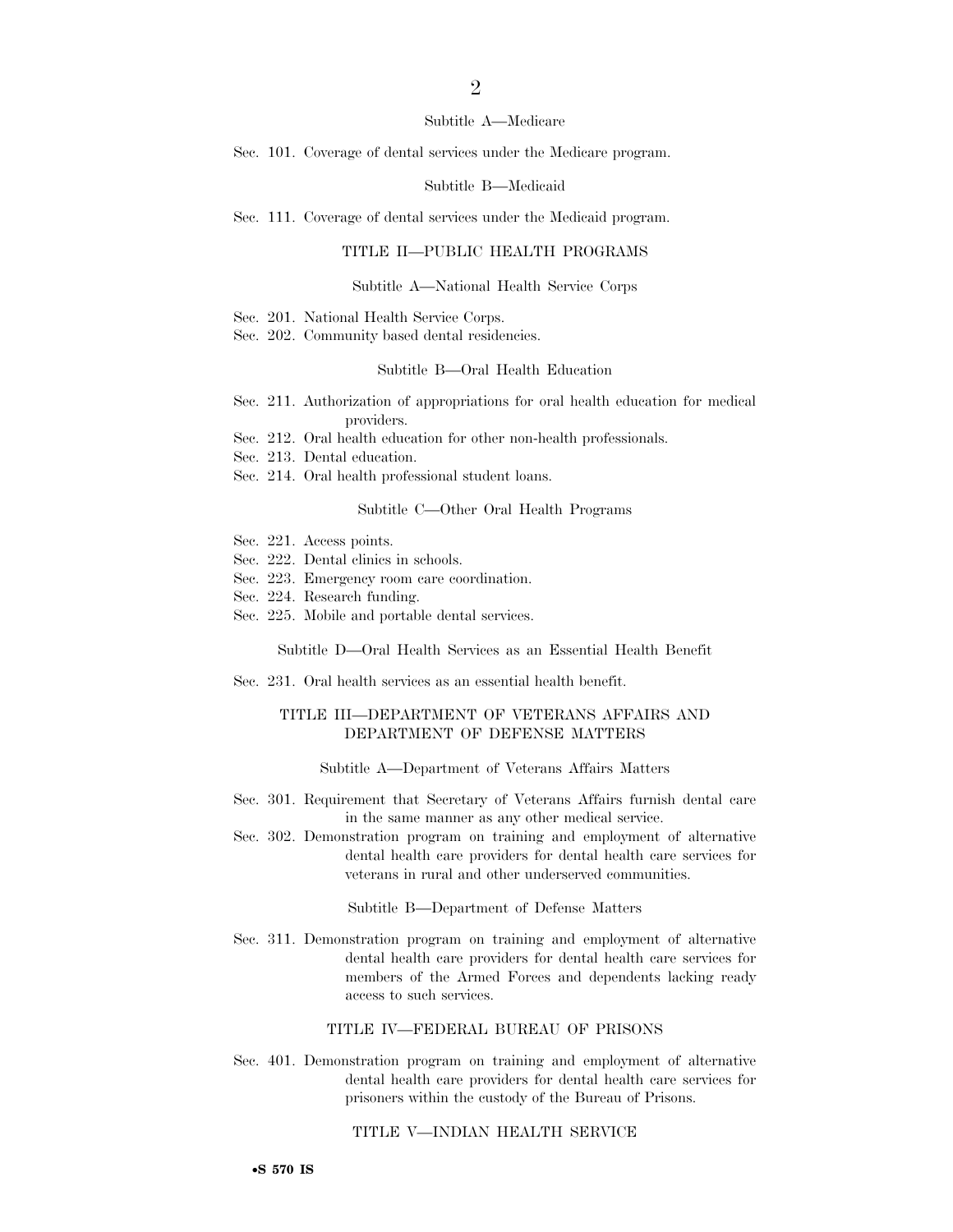Sec. 501. Demonstration program on training and employment of alternative dental health care providers for dental health care services under the Indian Health Service.

TITLE VI—REPORTS TO CONGRESS

Sec. 601. Reports on enrollment in coverage for oral health services.

### **SEC. 3. FINDINGS.**

Congress makes the following findings:

 (1) The United States must establish a nation- wide and comprehensive approach to address the lack of access to needed dental care and reduce oral health disparities.

 (2) Since 2000, when the Surgeon General of the United States called dental disease a ''silent epi- demic'', there has been increasing but still insuffi- cient attention given to addressing oral health issues.

 (3) Dental caries, commonly known as cavities, are the most common chronic disease for children in 14 the United States. Additionally, 25 percent of Amer- ican adults who have attained 65 years of age have lost all of their teeth.

 (4) Untreated oral health problems contribute to an increased risk for serious medical conditions such as diabetes, hospital-acquired pneumonia, and poor birth outcomes.

 (5) According to a report by the Surgeon Gen-eral of the United States, students miss more than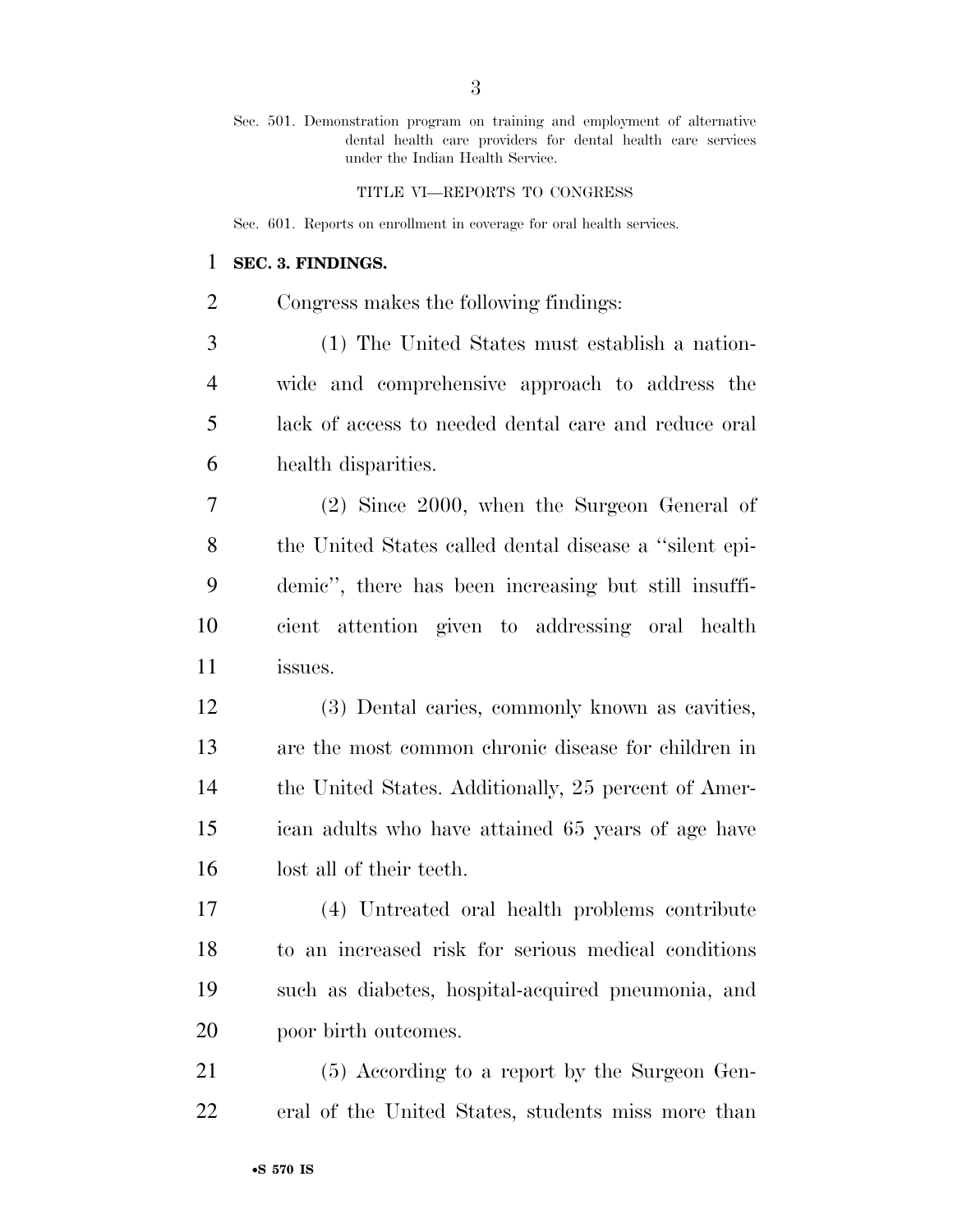51,000,000 hours of school and employed adults lose 2 more than  $164,000,000$  hours of work each year due to dental disease and dental visits. (6) More than 47,000,000 people live in a den- tal Health Professional Shortage Area where the number of dentists for the population size is inad- equate and people may face significant challenges in accessing oral health care. (7) While the lack of access to oral health serv- ices is a national problem, those who are most likely to remain underserved are individuals with low in- comes, racial and ethnic minorities, pregnant women, older adults, individuals with special needs, and individuals living in rural communities. (8) More than 1 in 4 Americans do not have dental health insurance which is far greater than the number of individuals who lack general health insur- ance. (9) The Medicare program and the Department of Veterans Affairs do not provide dental coverage to the majority of their beneficiaries, and States can elect whether to provide dental coverage to adults under the Medicaid program.

 (10) A minority of practicing dentists in the United States provide care to individuals enrolled in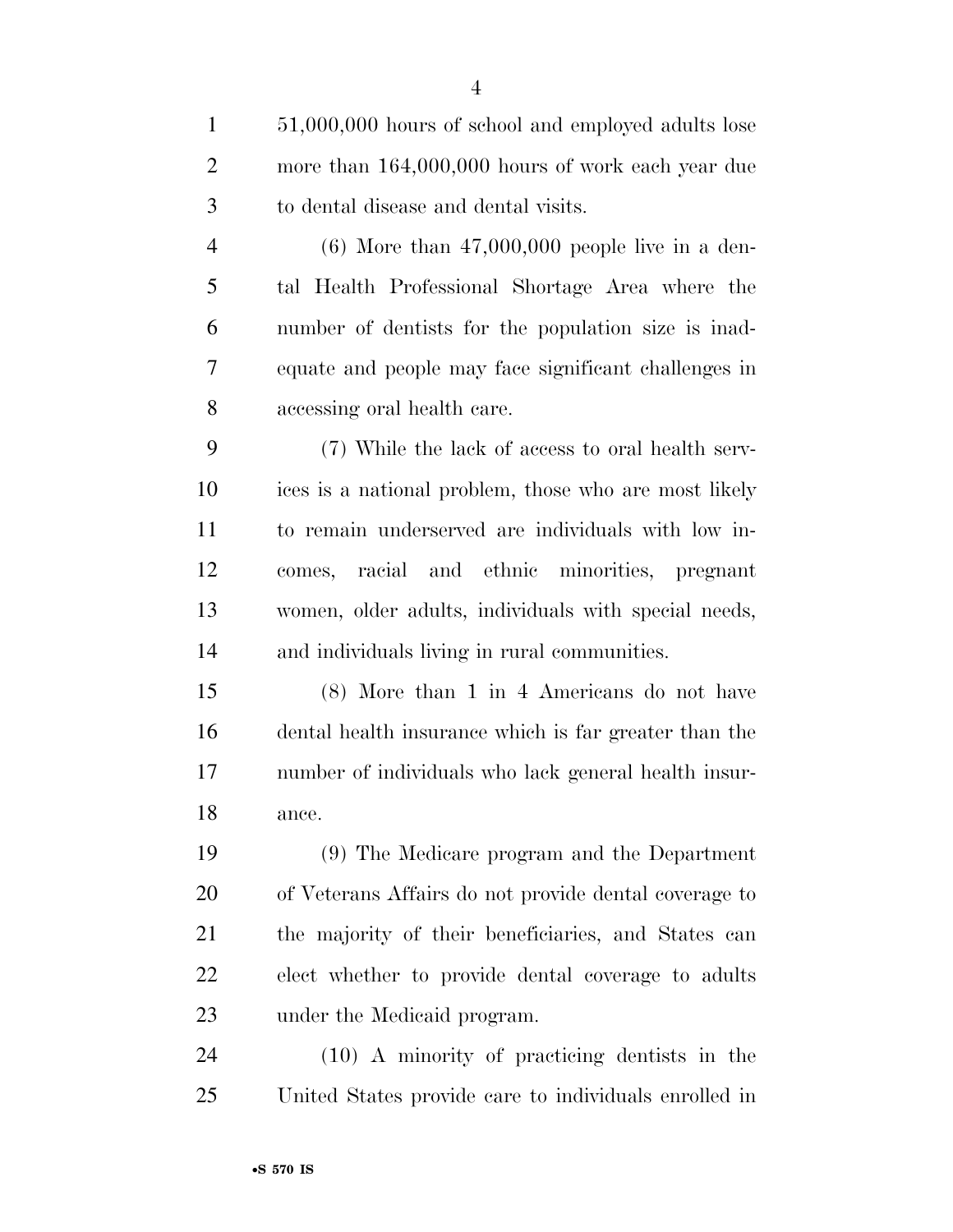| $\mathbf{1}$   | Medicaid, and a very small percentage of dentists             |
|----------------|---------------------------------------------------------------|
| $\overline{2}$ | devote a substantial part of their practice towards           |
| 3              | caring for individuals who are underserved.                   |
| $\overline{4}$ | (11) The United States spends more than                       |
| 5              | \$111,000,000,000 on dental care every year.                  |
| 6              | $(12)$ Between 2008 and 2010, more than                       |
| 7              | 4,000,000 patients visited hospital emergency de-             |
| 8              | partments for assistance with dental conditions, ac-          |
| 9              | counting for 1 percent of all emergency room visits           |
| 10             | during such period and at a cost of $\text{$2,700,000,000}$ . |
| 11             | <b>TITLE I-MEDICARE AND</b>                                   |
| 12             | <b>MEDICAID</b>                                               |
|                |                                                               |
| 13             | <b>Subtitle A—Medicare</b>                                    |
| 14             | SEC. 101. COVERAGE OF DENTAL SERVICES UNDER THE               |
| 15             | MEDICARE PROGRAM.                                             |
| 16             | (a) COVERAGE.—Section $1861(s)(2)$ of the Social Se-          |
| 17             | curity Act (42 U.S.C. $1395x(s)(2)$ ) is amended—             |
| 18             | (1) in subparagraph (EE), by striking "and"                   |
| 19             | after the semicolon at the end;                               |
| 20             | $(2)$ in subparagraph (FF), by adding "and"                   |
| 21             | after the semicolon at the end; and                           |
| 22             | (3) by adding at the end the following new sub-               |
| 23             | paragraph:                                                    |
| 24             | "(GG) oral health services (as defined in sub-                |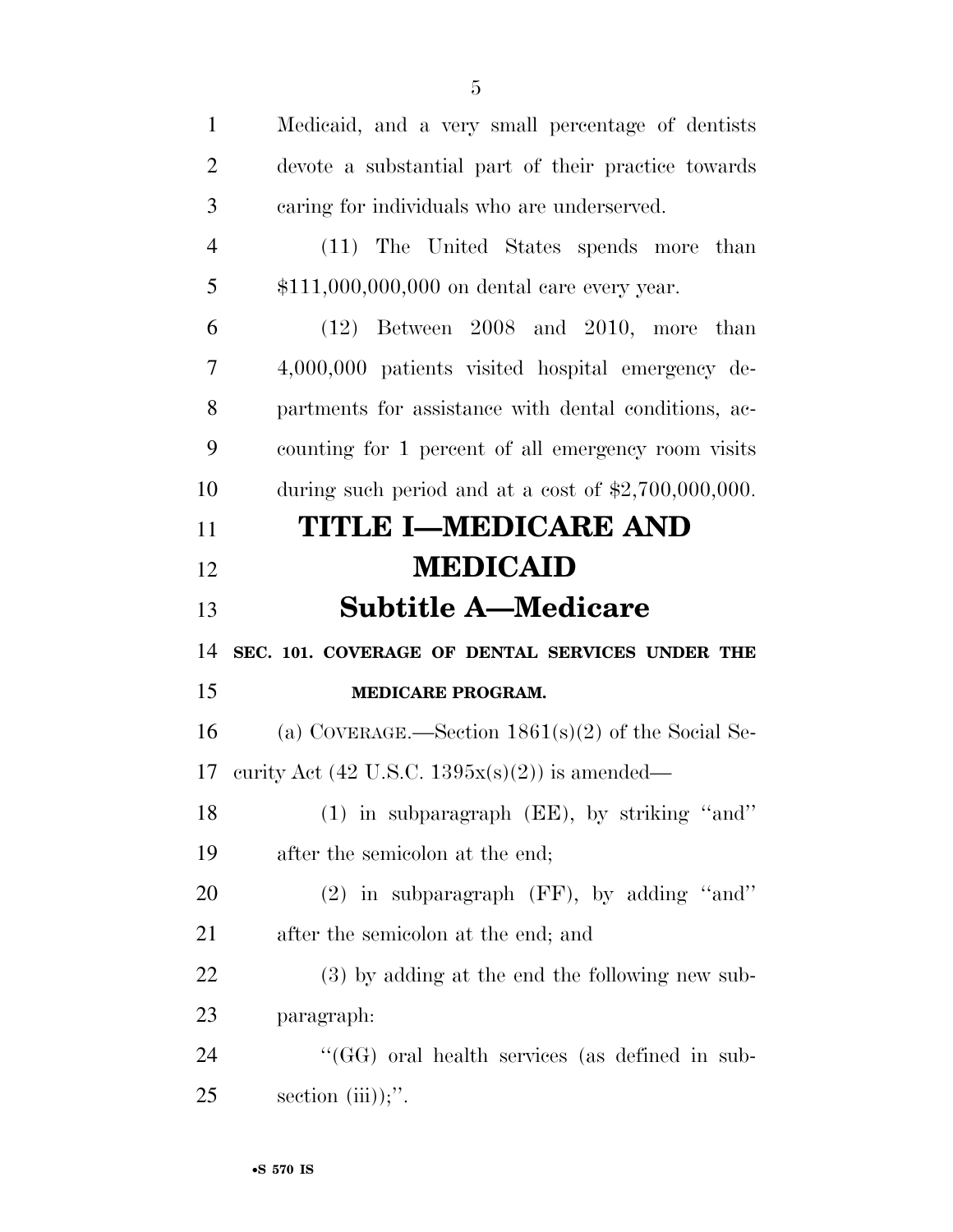(b) ORAL HEALTH SERVICES DEFINED.—Section 2 1861(s) of the Social Security Act  $(42 \text{ U.S.C. } 1395x(s))$  is amended by adding at the end the following new sub-section:

''Oral Health Services

 "(iii)(1) The term 'oral health services' means serv- ices (as defined by the Secretary) that are necessary to prevent disease and promote oral health, restore oral structures to health and function, and treat emergency conditions.

11 "(2) For purposes of paragraph (1), such term shall include mobile and portable oral health services (as de-fined by the Secretary) that—

14  $\langle (A) \rangle$  are provided for the purpose of over- coming mobility, transportation, and access barriers for individuals; and

17 ''(B) satisfy the standards and certification re-18 quirements established under section  $1902(a)(84)(B)$ for the State in which the services are provided.''.

 (c) PAYMENT AND COINSURANCE.—Section 1833(a)(1) of the Social Security Act (42 U.S.C. 22  $1395l(a)(1)$  is amended—

23 (1) by striking "and" before " $(Z)$ "; and

 (2) by inserting before the semicolon at the end the following: '', and (AA) with respect to oral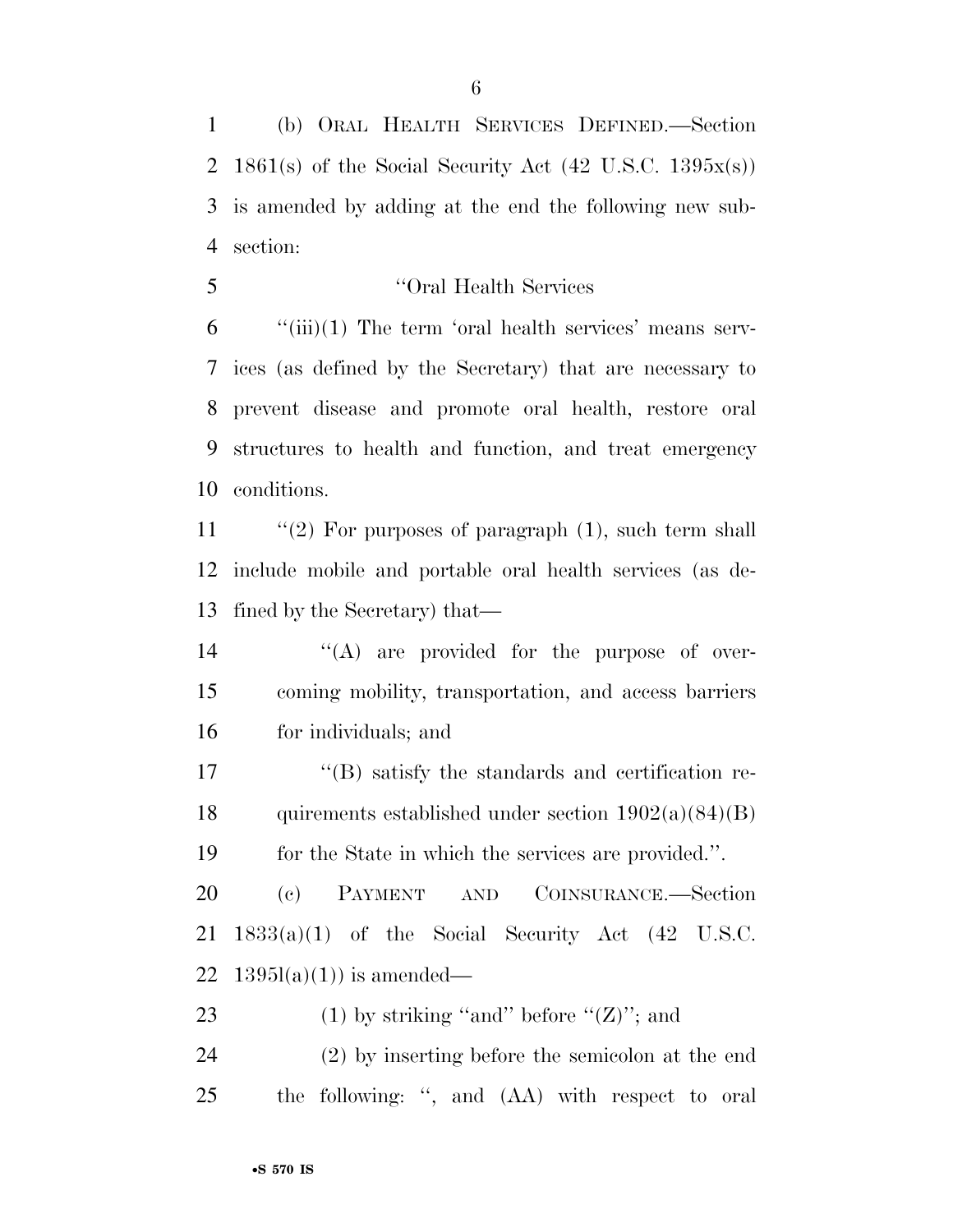health services (as defined in section 1861(iii)), the amount paid shall be (i) in the case of such services that are preventive, 100 percent of the lesser of the actual charge for the services or the amount deter- mined under the payment basis determined under section 1848, and (ii) in the case of all other such services, 80 percent of the lesser of the actual charge for the services or the amount determined under the payment basis determined under section 1848''. (d) PAYMENT UNDER PHYSICIAN FEE SCHEDULE.— Section 1848(j)(3) of the Social Security Act (42 U.S.C. 13 1395w–4(j)(3)) is amended by inserting " $(2)(GG)$ ," after ''risk assessment),''. (e) DENTURES.—Section 1861(s)(8) of the Social Se-

16 curity Act (42 U.S.C.  $1395x(s)(8)$ ) is amended—

 (1) by striking ''(other than dental)'' and in-18 serting "(including dentures)"; and

19 (2) by striking "internal body".

 (f) REPEAL OF GROUND FOR EXCLUSION.—Section 1862(a) of the Social Security Act (42 U.S.C. 1395y) is amended by striking paragraph (12).

 (g) EFFECTIVE DATE.—The amendments made by this section shall apply to services furnished on or after January 1, 2016.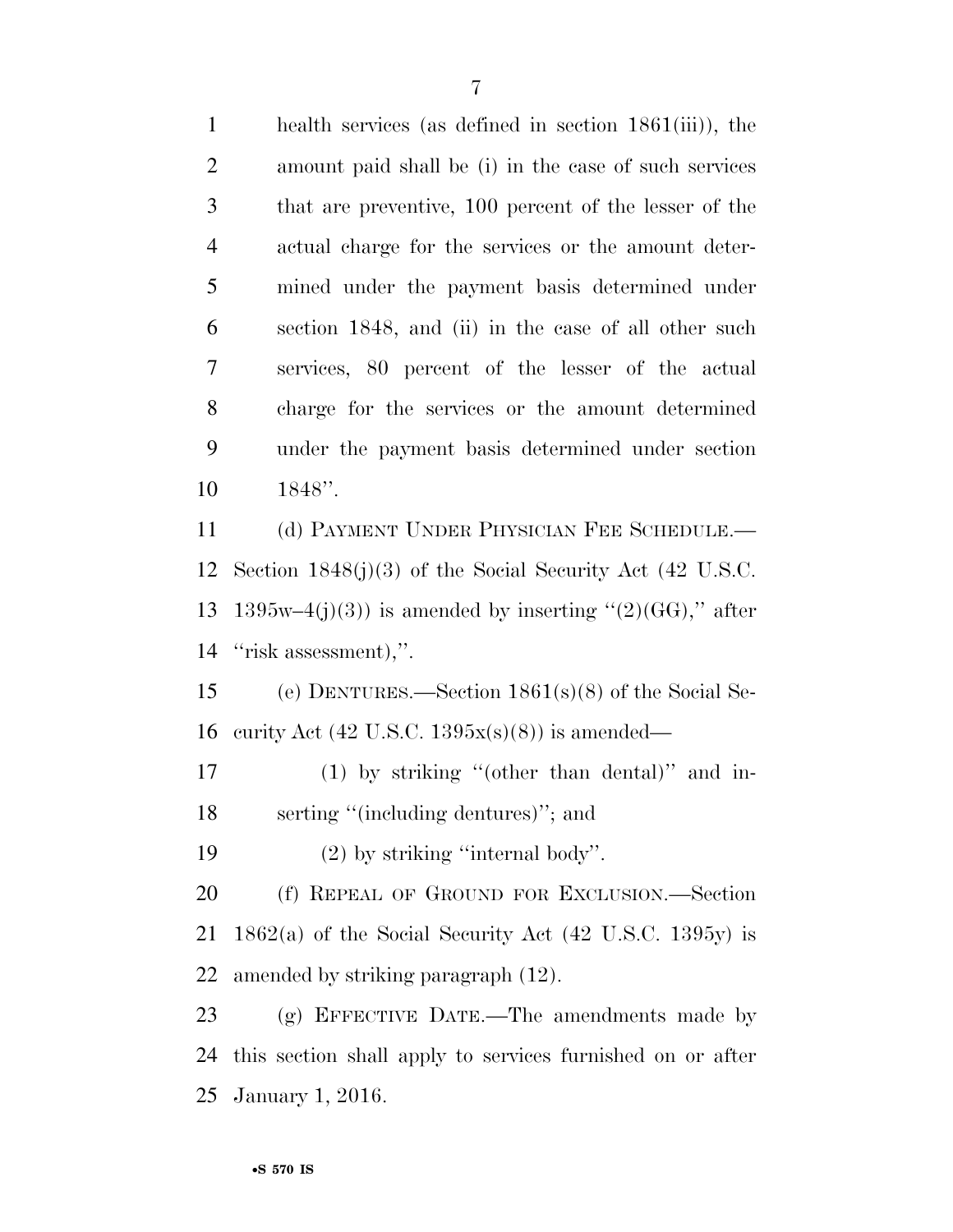| $\mathbf{1}$   | <b>Subtitle B—Medicaid</b>                                  |
|----------------|-------------------------------------------------------------|
| 2              | SEC. 111. COVERAGE OF DENTAL SERVICES UNDER THE             |
| 3              | <b>MEDICAID PROGRAM.</b>                                    |
| $\overline{4}$ | (a) IN GENERAL.—Section 1905 of the Social Secu-            |
| 5              | rity Act $(42 \text{ U.S.C. } 1396d)$ is amended—           |
| 6              | $(1)$ in subsection $(a)(10)$ , by striking "dental"        |
| 7              | services" and inserting "oral health services (as de-       |
| 8              | fined in subsection (ee) $(1)$ )"; and                      |
| 9              | $(2)$ by adding at the end the following:                   |
| 10             | "(ee)(1) Subject to paragraphs $(2)$ and $(3)$ , for pur-   |
| 11             | poses of this title, the term 'oral health services' means  |
| 12             | services (as defined by the Secretary) that are necessary   |
| 13             | to prevent disease and promote oral health, restore oral    |
| 14             | structures to health and function, and treat emergency      |
| 15             | conditions. These services shall include, in the case of    |
| 16             | pregnant or postpartum women, such services as are nec-     |
| 17             | essary to address oral health conditions that exist or are  |
|                | 18 exacerbated by pregnancy or childbirth or which, if left |
| 19             | untreated, could adversely affect fetal or child develop-   |
| 20             | ment.                                                       |
| 21             | "(2) For purposes of paragraph $(1)$ , such term shall      |
| 22             | include—                                                    |

- 23 ''(A) dentures; and
- 24 ''(B) mobile and portable oral health services (as defined by the Secretary) that—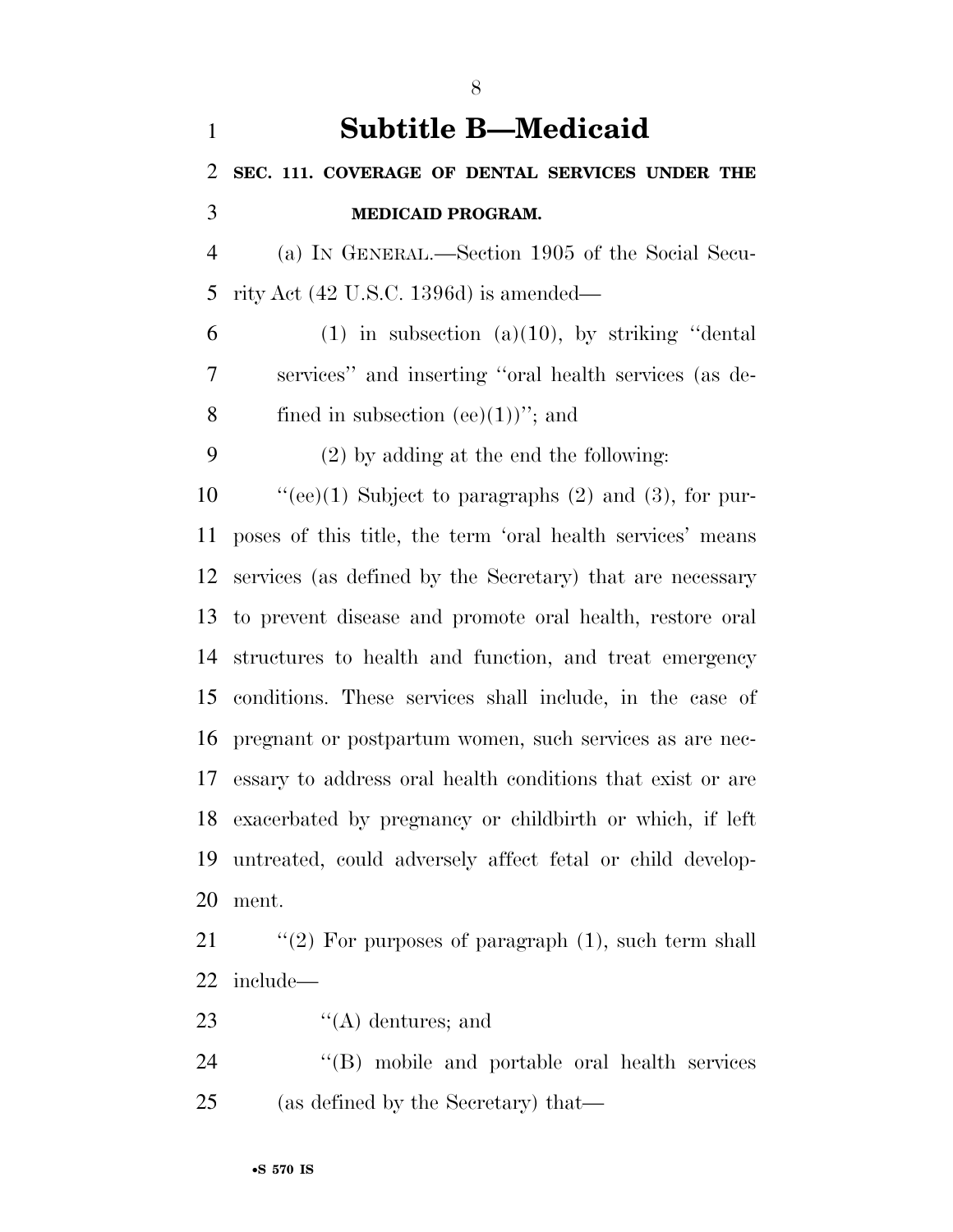| $\mathbf{1}$   | "(i) are provided for the purpose of over-                   |
|----------------|--------------------------------------------------------------|
| $\overline{2}$ | coming mobility, transportation, and access bar-             |
| 3              | riers for individuals; and                                   |
| $\overline{4}$ | "(ii) satisfy the standards and certification                |
| 5              | requirements established<br>under<br>section                 |
| 6              | $1902(a)(82)(C)$ for the State in which the serv-            |
| 7              | ices are provided.                                           |
| 8              | "(3) For purposes of paragraph $(1)$ , such term shall       |
| 9              | not apply to dental care or services provided to individuals |
| 10             | under the age of 21 under subsection $(r)(3)$ .".            |
| 11             | (b) CONFORMING AMENDMENTS.-                                  |
| 12             | STATE PLAN REQUIREMENTS.-Section<br>(1)                      |
| 13             | $1902(a)$ of such Act (42 U.S.C. 1396a(a)) is amend-         |
| 14             | $ed$ —                                                       |
| 15             | (A) in paragraph $(10)(A)$ , in the matter                   |
| 16             | preceding clause (i), by inserting $"(10)$ ," after          |
| 17             | ``(5),":                                                     |
| 18             | $(B)$ in paragraph $(80)$ , by striking "and"                |
| 19             | at the end;                                                  |
| 20             | $(C)$ in paragraph $(81)$ , by striking the pe-              |
| 21             | riod at the end and inserting "; and"; and                   |
| 22             | $(D)$ by inserting after paragraph $(81)$ the                |
| 23             | following:                                                   |
| 24             | $\cdot$ (82) provide for—                                    |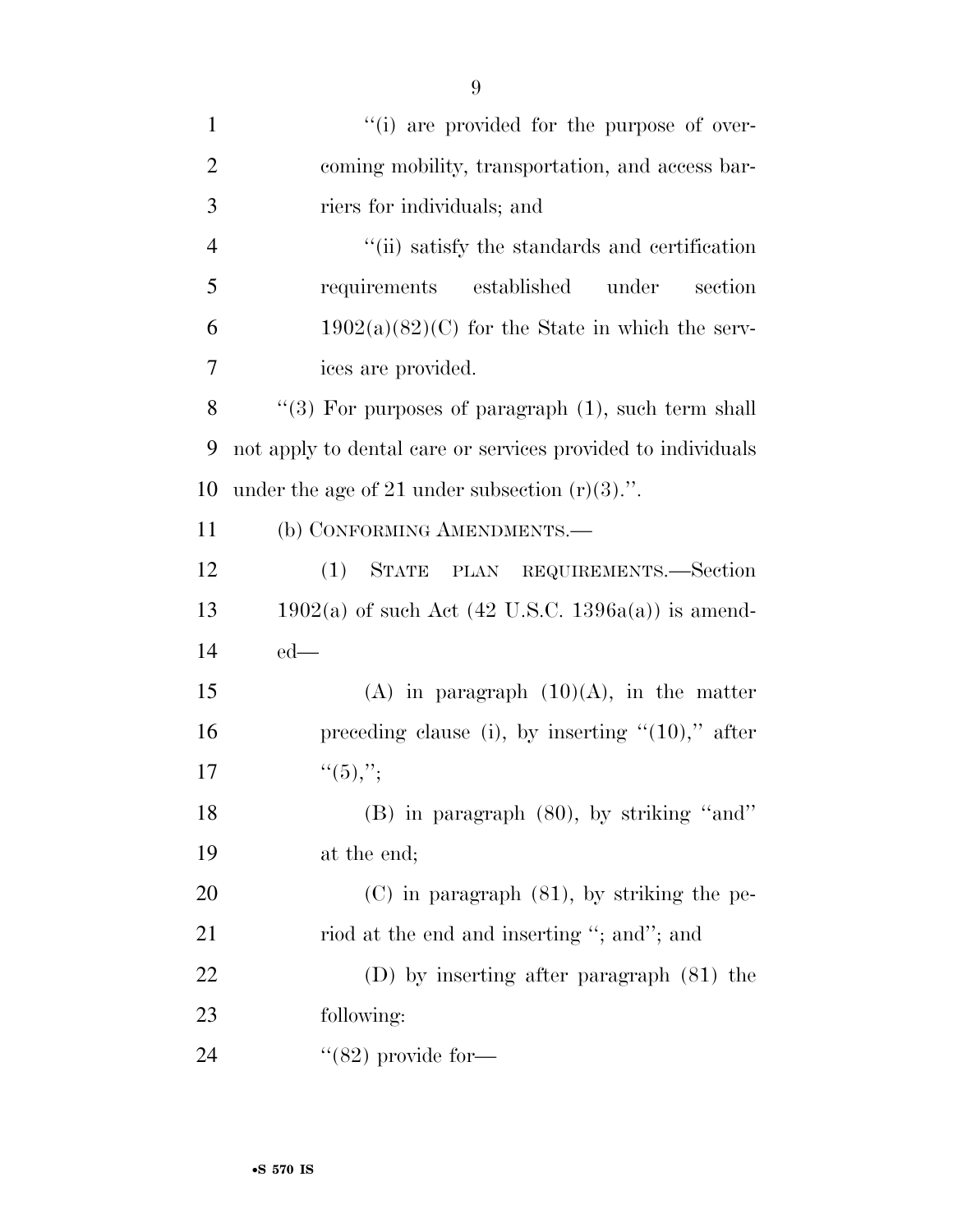| $\mathbf{1}$   | "(A) informing, in writing, all individuals                 |
|----------------|-------------------------------------------------------------|
| $\overline{2}$ | who have been determined to be eligible for                 |
| 3              | medical assistance of the availability of oral              |
| $\overline{4}$ | health services (as defined in section $1905(ee)$ );        |
| 5              | $\lq\lq (B)$ conducting targeted outreach to preg-          |
| 6              | nant women who have been determined to be el-               |
| 7              | igible for medical assistance about the avail-              |
| 8              | ability of medical assistance for such dental               |
| 9              | services and the importance of receiving dental             |
| 10             | care while pregnant; and                                    |
| 11             | $\cdot$ (C) establishing and maintaining stand-             |
| 12             | ards for and certification of mobile and portable           |
| 13             | oral health services (as described in subsections)          |
| 14             | $(r)(3)(C)$ and $(ee)(2)(B)$ of section 1905).".            |
| 15             | DEFINITION OF MEDICAL ASSISTANCE.-<br>(2)                   |
| 16             | Section $1905(a)(12)$ of such Act $(42 \text{ U.S.C.})$     |
| 17             | $1396d(a)(12)$ is amended by striking ", dentures,".        |
| 18             | (c) MOBILE AND PORTABLE ORAL HEALTH SERV-                   |
| 19             | ICES UNDER EPSDT.—Section $1905(r)(3)$ of the Social        |
| 20             | Security Act $(42 \text{ U.S.C. } 1396d(r)(3))$ is amended— |
| 21             | $(1)$ in subparagraph $(A)(ii)$ , by striking "; and"       |
| 22             | and inserting a semicolon;                                  |
| 23             | $(2)$ in subparagraph $(B)$ , by striking the period        |
| 24             | at the end and inserting "; and"; and                       |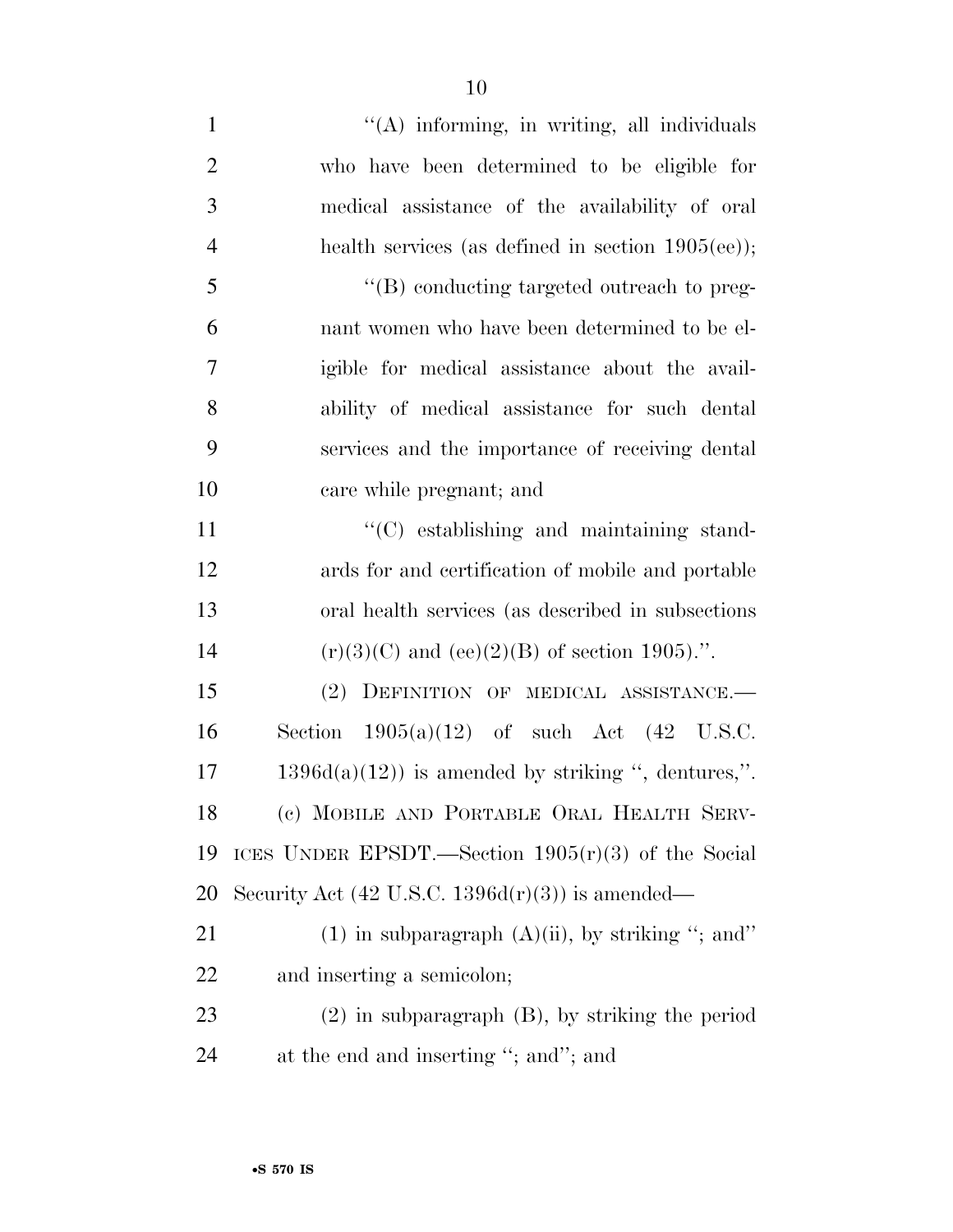| $\mathbf{1}$   | (3) by adding at the end the following new sub-    |
|----------------|----------------------------------------------------|
| $\overline{2}$ | paragraph:                                         |
| 3              | "(C) which shall include mobile and portable       |
| $\overline{4}$ | oral health services (as defined by the Secretary) |
| 5              | $that-$                                            |
| 6              | "(i) are provided for the purpose of over-         |
| 7              | coming mobility, transportation, or access bar-    |
| 8              | riers for children; and                            |
| 9              | "(ii) satisfy the standards and certification      |
| 10             | requirements established<br>under<br>section       |
| 11             | $1902(a)(82)(C)$ for the State in which the serv-  |
| 12             | ices are provided.".                               |
| 13             | INCREASED FEDERAL FUNDING FOR DENTAL<br>(d)        |
| 14             | SERVICES.-                                         |
| 15             | (1) IN GENERAL.—Section 1905 of the Social         |
| 16             | Security Act (42 U.S.C. 1396d), as amended by sub- |
| 17             | section $(a)$ , is further amended—                |
| 18             | $(A)$ in subsection $(b)$ , in the first sentence, |
| 19             | by striking "and (aa)" and inserting "(aa), and    |
| 20             | $(ff)$ "; and                                      |
| 21             | (B) by adding at the end the following new         |
| 22             | subsection:                                        |
| 23             | "(ff) INCREASED FMAP FOR ORAL HEALTH SERV-         |
| 24             | ICES.                                              |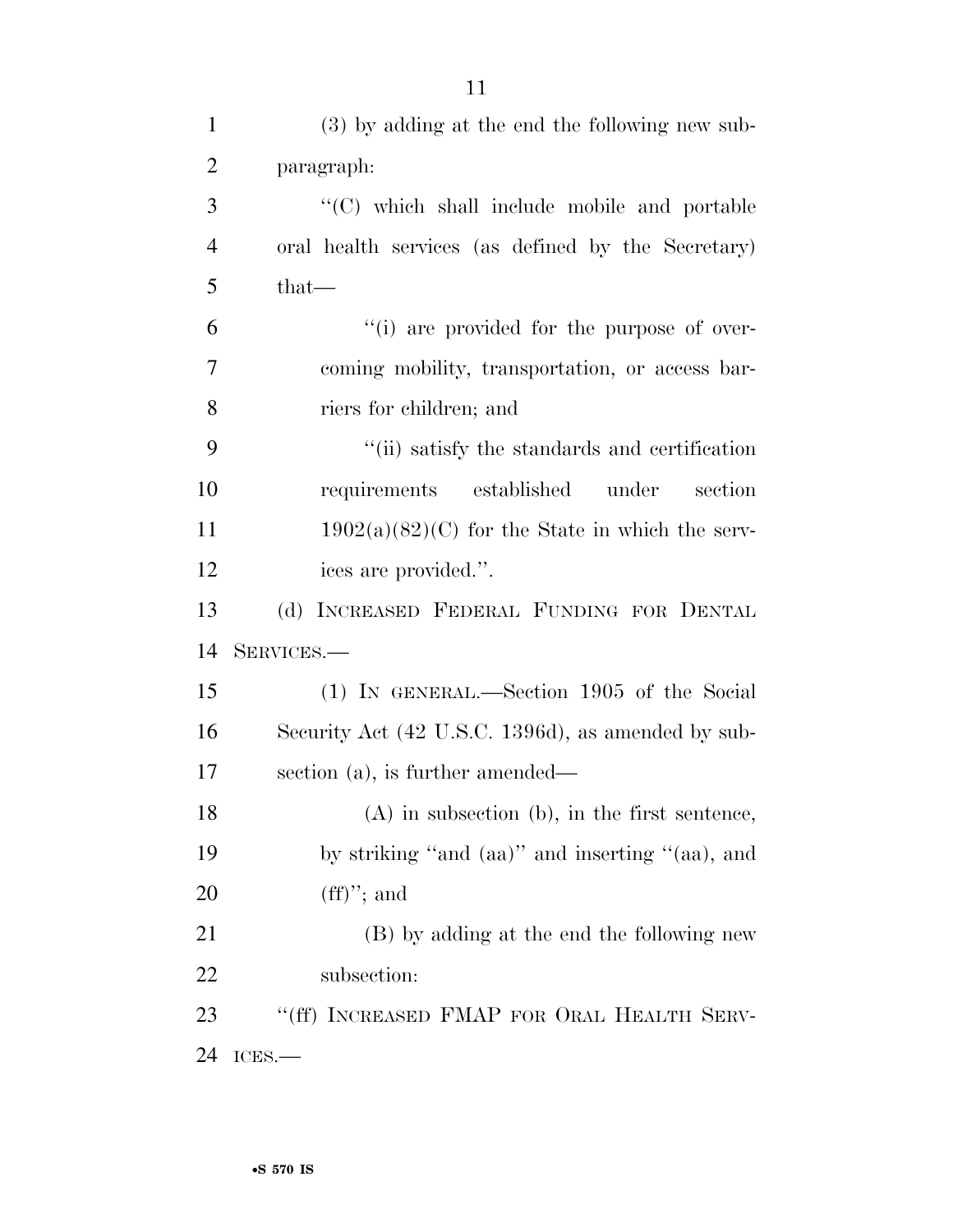1 "(1) IN GENERAL.—Notwithstanding subsection 2 (b) and section  $1903(a)(7)$  and subject to the re- quirements described in paragraphs (3) and (4), with respect to amounts expended on or after Janu- ary 1, 2016, for covered oral health expenses (as de- scribed in paragraph (2)), the Federal medical as- sistance percentage for a State that is one of the 50 States or the District of Columbia for such expenses shall be equal to the Federal medical assistance per- centage that would otherwise apply to the State for the fiscal year, as determined under subsection (b) or section 1903(a)(7), increased by 15 percentage points.

14 "(2) COVERED ORAL HEALTH EXPENSES.—For purposes of paragraph (1), the term 'covered oral health expenses' means the amounts expended for medical assistance for oral health services (as de- fined in subsection (ee)) and amounts expended for the proper and efficient administration of the provi- sion of such oral health services under the State plan.

22 "(3) REQUIREMENTS.—For purposes of para- graph (1), the Federal medical assistance percentage applicable to covered oral health expenses under this subsection shall not apply to a State unless—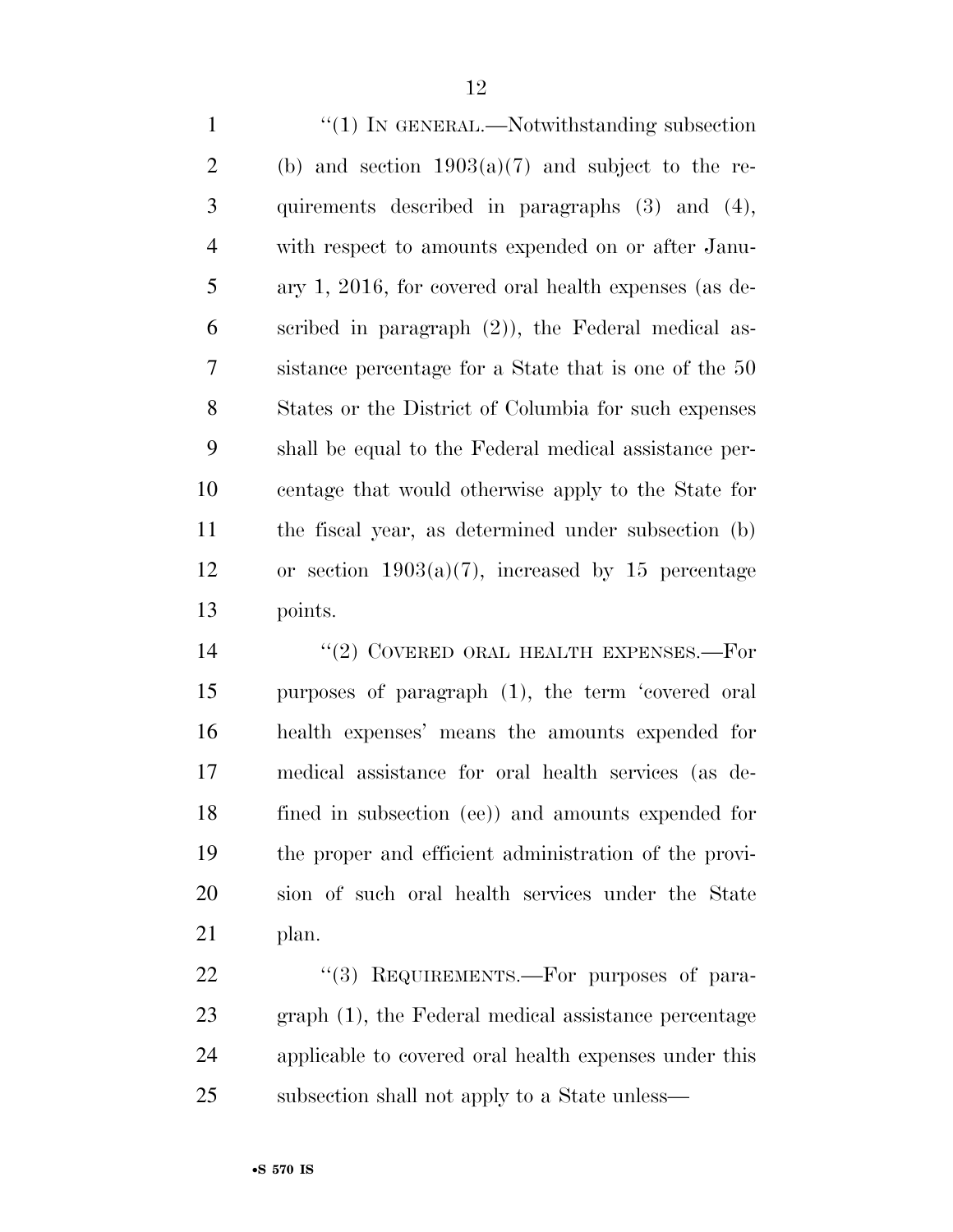| $\mathbf{1}$   | $\lq\lq$ the State plan for medical assistance        |
|----------------|-------------------------------------------------------|
| $\overline{2}$ | provides payment for oral health services (as so      |
| 3              | defined) furnished by a health care provider at       |
| $\overline{4}$ | a rate that is not less than 70 percent of the        |
| 5              | usual and customary fee for such services in the      |
| 6              | State; and                                            |
| $\overline{7}$ | $\lq$ (B) the State satisfies such additional re-     |
| 8              | quirements as are established by the Secretary,       |
| 9              | which shall include—                                  |
| 10             | "(i) streamlining of administrative                   |
| 11             | procedures for purposes of ensuring ade-              |
| 12             | quate provider participation and increasing           |
| 13             | patient utilization of oral health services;          |
| 14             | and                                                   |
| 15             | "(ii) the provision of technical assist-              |
| 16             | ance to health care providers designed to             |
| 17             | reduce the number of missed patient ap-               |
| 18             | pointments and reduce other barriers to               |
| 19             | the delivery of oral health services.                 |
| 20             | "(4) LIMITATION.—For purposes of amounts              |
| 21             | expended for covered oral health services, in no case |
| 22             | shall any increase under this subsection result in a  |
| 23             | Federal medical assistance percentage that exceeds    |
| 24             | 100 percent.".                                        |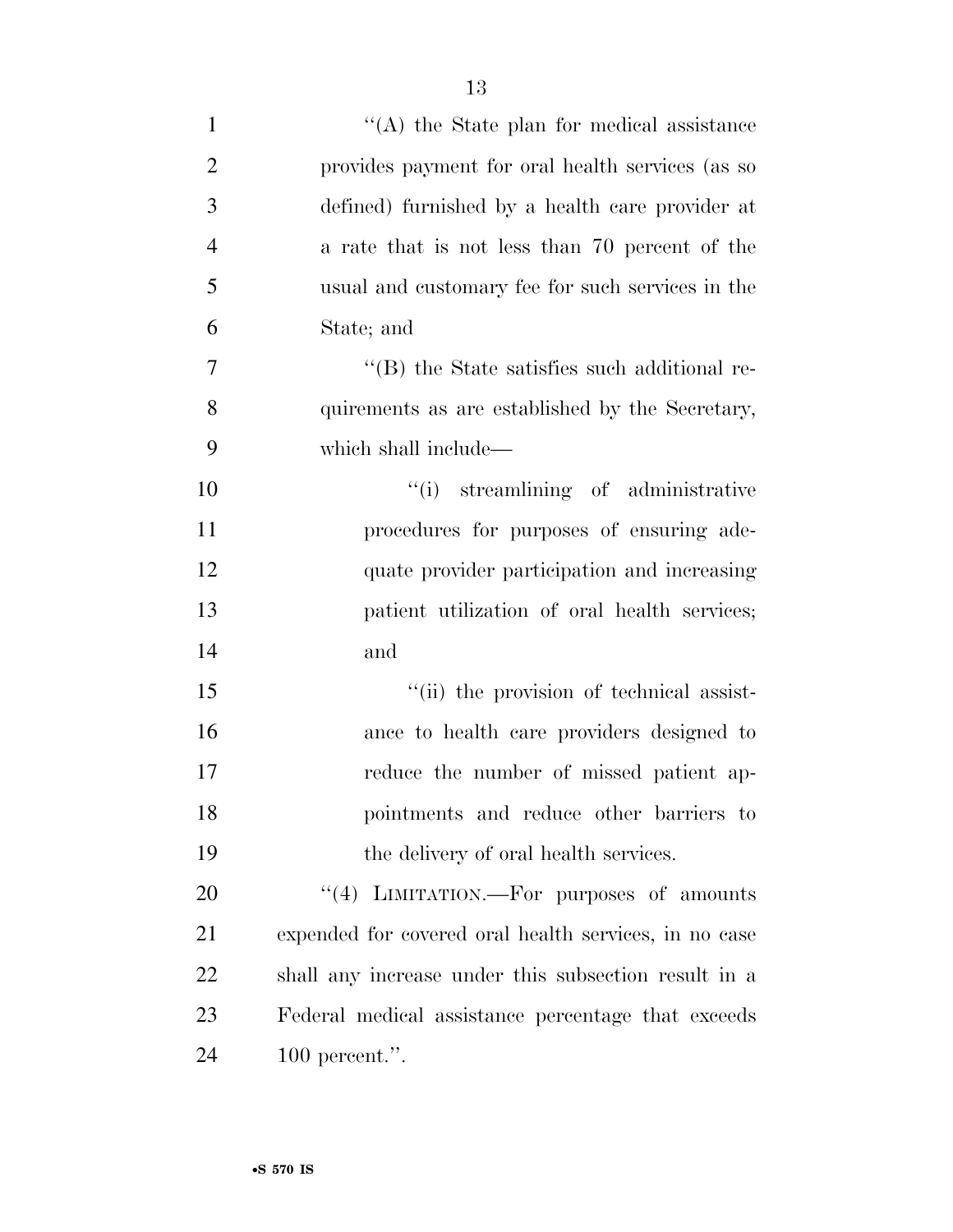(2) CONFORMING AMENDMENT.—Section 2 1903(a)(7) of the Social Security Act  $(42 \text{ U.S.C.})$  $3 \qquad 1396b(a)(7)$  is amended by striking "section 4 1919(g)(3)(B)" and inserting "sections 1905(ff) and 5  $1919(g)(3)(B)$ ".

(e) SECRETARIAL RESPONSIBILITIES.—

 (1) TECHNICAL ASSISTANCE AND OUTREACH.— The Secretary of Health and Human Services, act- ing through the Administrator of the Centers for Medicare & Medicaid Services, shall provide tech- nical assistance to States and conduct outreach to States for purposes of educating and encouraging States to utilize and provide payment under each State Medicaid program for telehealth-enabled den- tal services in order to provide dental services to tra- ditionally underserved populations in need of such services.

18 (2) DATABASE AND ANNUAL REPORT ON DEN- TAL BENEFITS FOR ADULT MEDICAID ENROLLEES.— (A) MEDICAID DENTAL BENEFITS DATA- BASE.—The Secretary of Health and Human Services, acting through the Administrator of the Centers for Medicare & Medicaid Services, shall maintain, as accurately and up-to-date as

possible, a database that contains with respect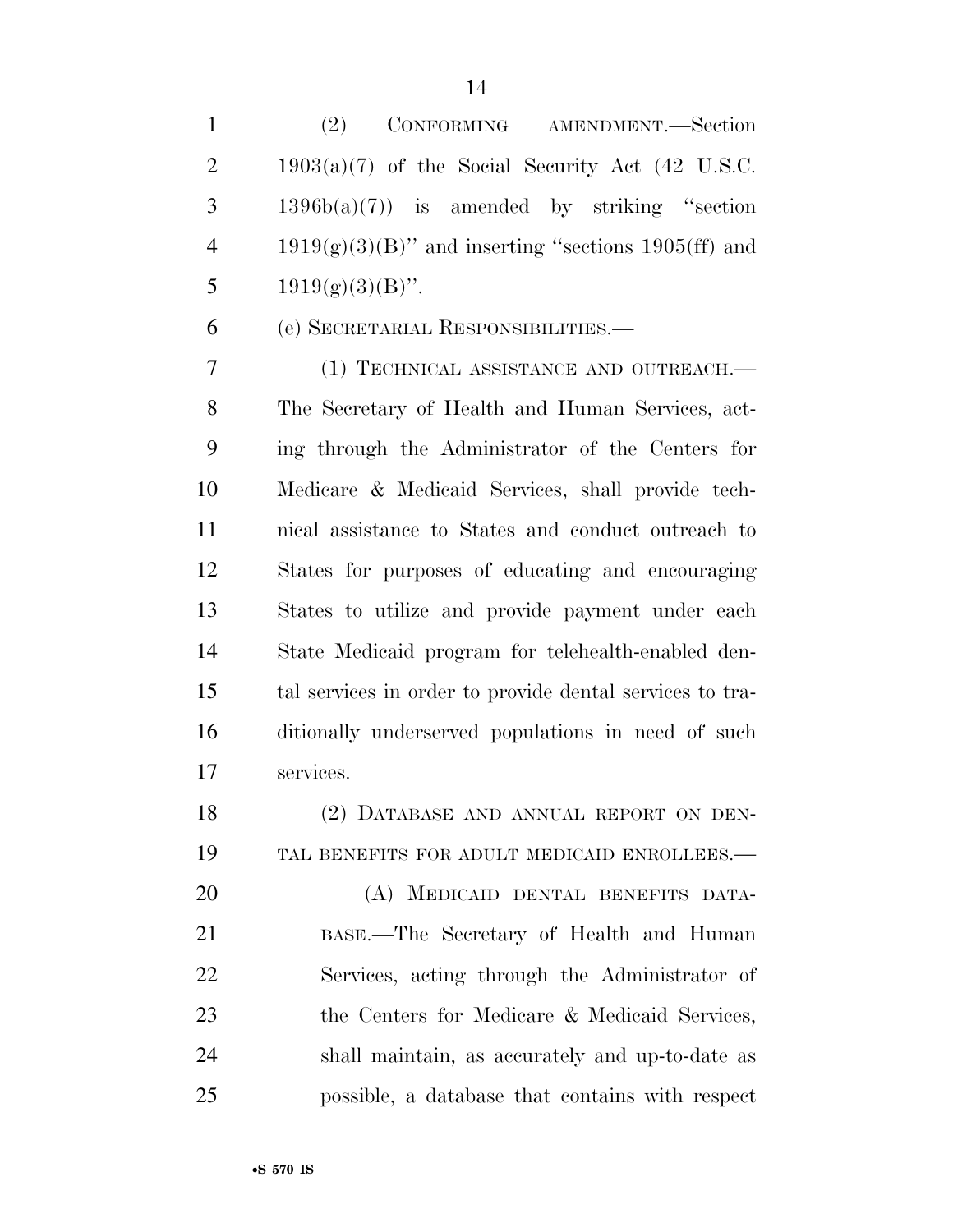| $\mathbf{1}$   | to each State (as defined for purposes of title          |
|----------------|----------------------------------------------------------|
| $\overline{2}$ | XIX of the Social Security Act (42 U.S.C. 1396)          |
| 3              | et seq.)) information regarding the dental bene-         |
| $\overline{4}$ | fits available for adults enrolled in the State          |
| 5              | Medicaid program, including any limits on such           |
| 6              | benefits and the amount of reimbursement pro-            |
| 7              | vided under the State Medicaid program for               |
| 8              | such benefits. The database also shall include a         |
| 9              | separate description of the dental benefits, ben-        |
| 10             | efit limits, and amount of reimbursement pro-            |
| 11             | vided under each State Medicaid program for              |
| 12             | pregnant women, if such benefits are not pro-            |
| 13             | vided to the woman as part of early and peri-            |
| 14             | odic screening, diagnostic, and treatment serv-          |
| 15             | ices (as defined in section $1905(r)$ of the Social      |
| 16             | Security Act $(42 \text{ U.S.C. } 1396d(r))$ , and a de- |
| 17             | scription of the use of dental services by chil-         |
| 18             | dren and adults enrolled in the State Medicaid           |
| 19             | program.                                                 |
|                |                                                          |

 (B) ANNUAL REPORT.—The Secretary of Health and Human Services shall make avail- able to the public an annual report regarding the information collected in the database re- quired under subparagraph (A). Each annual report under this subparagraph shall include for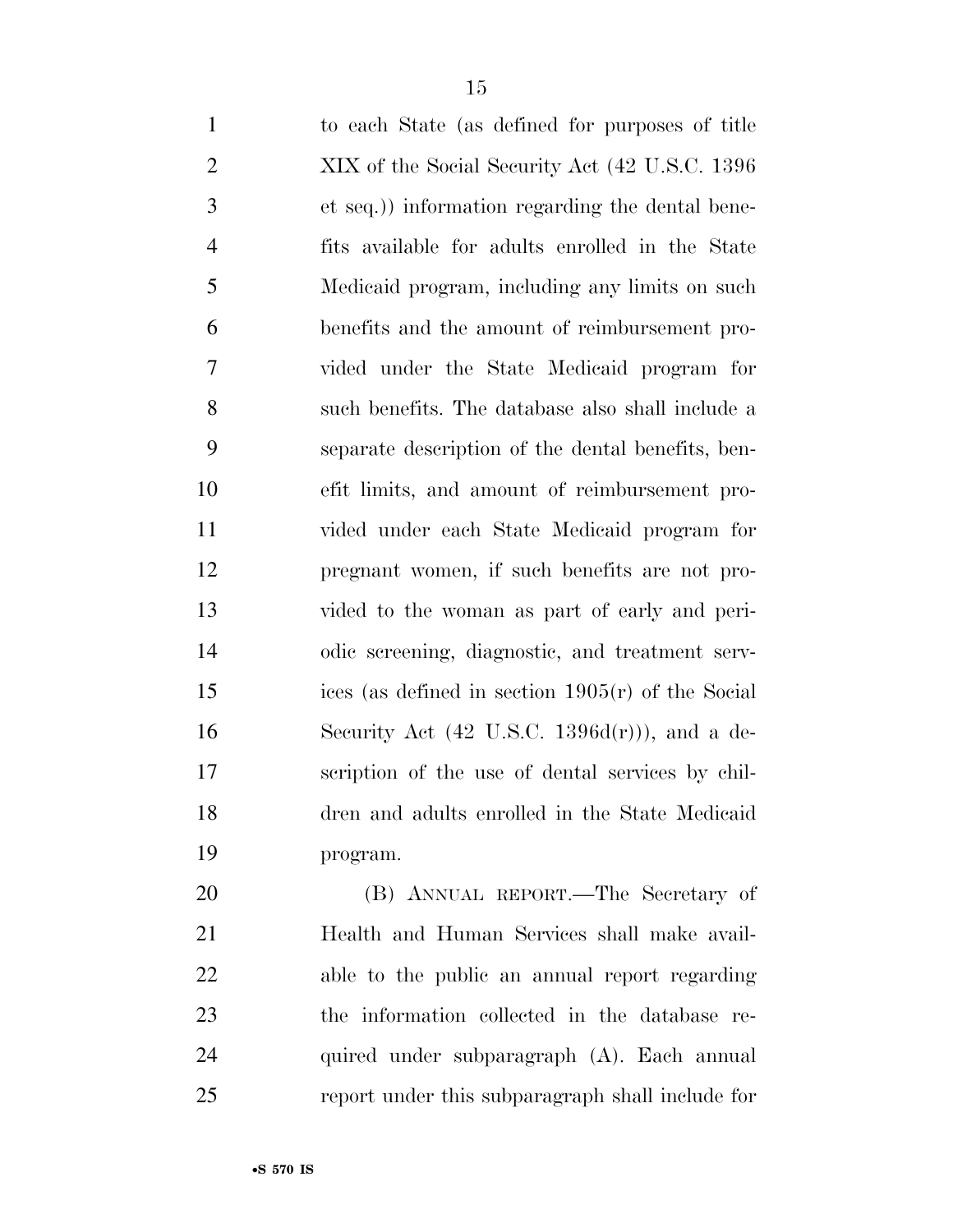| $\mathbf{1}$ | each State Medicaid program and with respect    |
|--------------|-------------------------------------------------|
| 2            | to the most recent year for which data are      |
| 3            | available the yearly dental service utilization |
| 4            | rates for children and adults enrolled in the   |
| 5            | State Medicaid program.                         |

(f) EFFECTIVE DATE.—

 (1) IN GENERAL.—Except as provided in para- graph (2), the amendments made by this section shall apply to calendar quarters beginning on or after January 1, 2016, without regard to whether or not final regulations to carry out such amendments have been promulgated by such date.

 (2) DELAY PERMITTED FOR STATE PLAN AMENDMENT.—In the case of a State plan for med- ical assistance under title XIX of the Social Security Act which the Secretary of Health and Human Serv- ices determines requires State legislation (other than legislation appropriating funds) in order for the plan to meet the additional requirements imposed by the amendments made by this section, the State plan shall not be regarded as failing to comply with the requirements of such title solely on the basis of its failure to meet these additional requirements before the first day of the first calendar quarter beginning after the close of the first regular session of the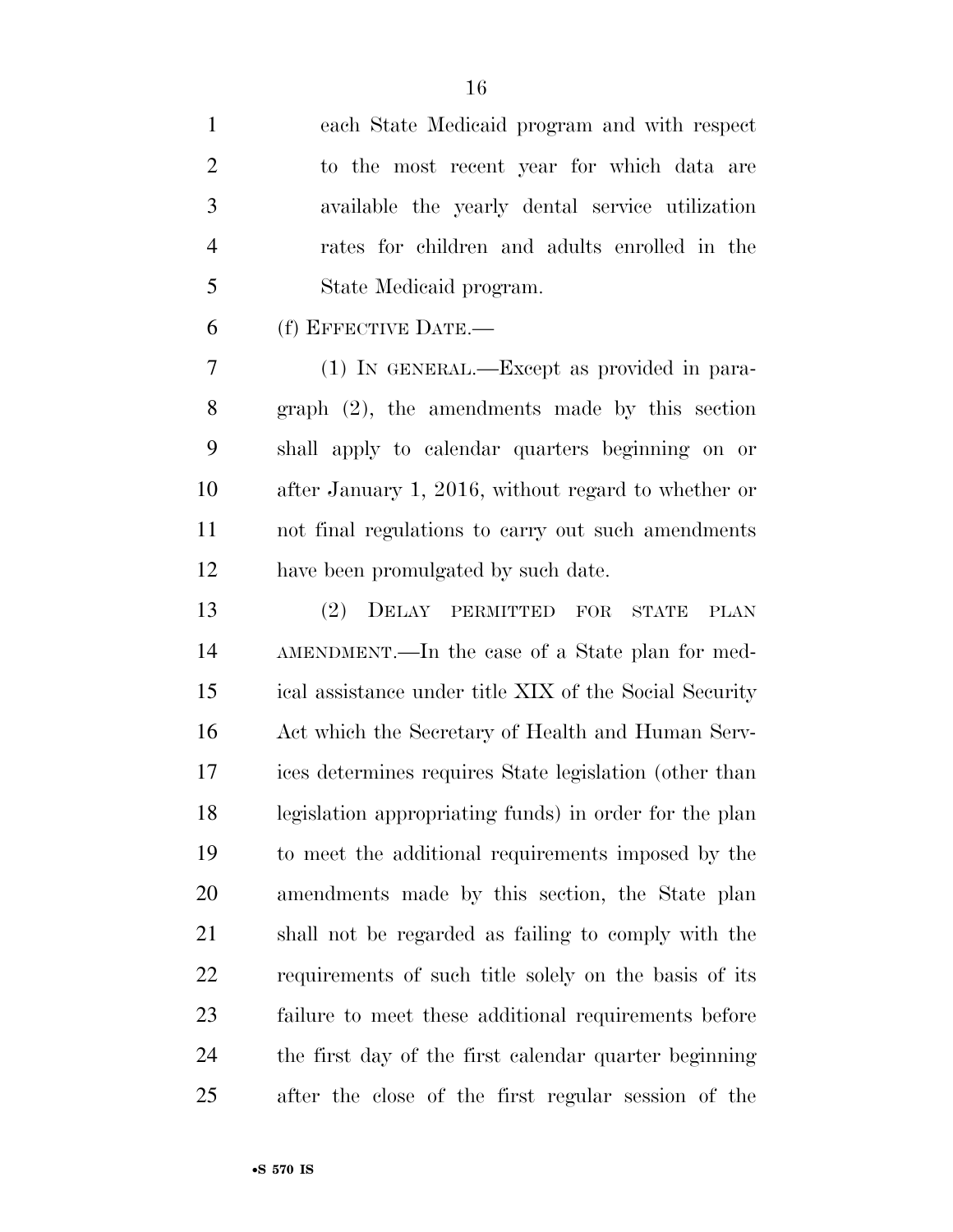| $\mathbf{1}$   | State legislature that begins after the date of enact- |
|----------------|--------------------------------------------------------|
| $\overline{2}$ | ment of this Act. For purposes of the previous sen-    |
| 3              | tence, in the case of a State that has a 2-year legis- |
| $\overline{4}$ | lative session, each year of such session shall be     |
| 5              | deemed to be a separate regular session of the State   |
| 6              | legislature.                                           |
| 7              | TITLE II-PUBLIC HEALTH                                 |
| 8              | <b>PROGRAMS</b>                                        |
| 9              | <b>Subtitle A—National Health</b>                      |
| 10             | <b>Service Corps</b>                                   |
| 11             | SEC. 201. NATIONAL HEALTH SERVICE CORPS.               |
| 12             | (a) IN GENERAL.—Section 331 of the Public Health       |
| 13             | Service Act (42 U.S.C. 254d) is amended—               |
| 14             | $(1)$ in subsection $(a)(3)$ , by adding at the end    |
| 15             | the following:                                         |
| 16             | " $(F)$ The term 'dental therapist' means,             |
| 17             | with respect to a State that licenses such dental      |
| 18             | therapists, a mid-level dental practitioner who is     |
| 19             | licensed to practice under the law of the State        |
| 20             | and who provides preventive and restorative            |
| 21             | services directly to the public, commensurate          |
| 22             | with the scope of the practice."; and                  |
| 23             | $(2)$ in subsection $(b)$ —                            |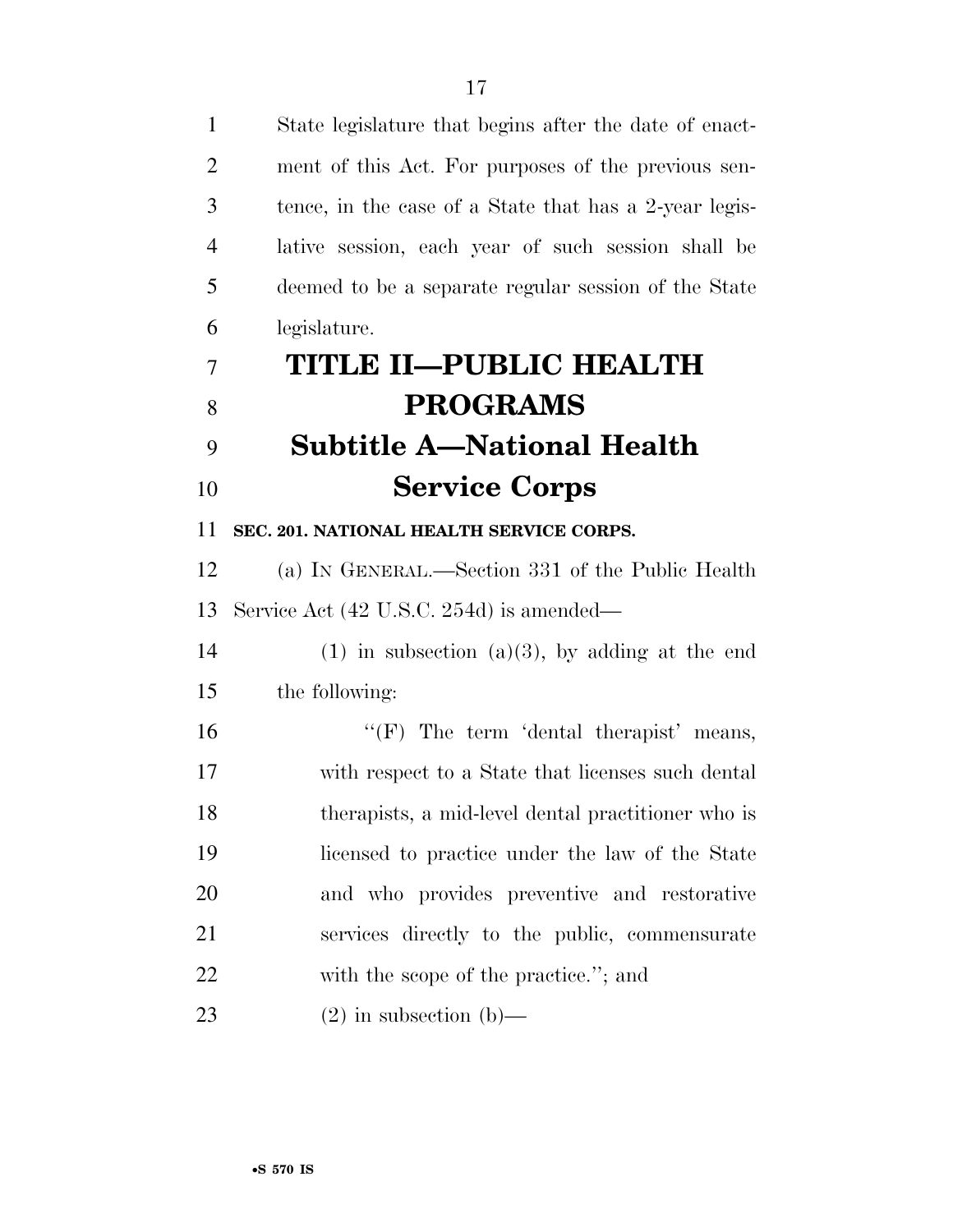| $\mathbf{1}$   | $(A)$ in paragraph $(1)$ , by inserting "dental"           |
|----------------|------------------------------------------------------------|
| $\overline{2}$ | therapy programs and" after "schools"<br>at                |
| 3              | which"; and                                                |
| $\overline{4}$ | $(B)$ in paragraph $(2)$ , by inserting "dental"           |
| 5              | therapists," after "dentists,".                            |
| 6              | (b) FACILITATION OF EFFECTIVE PROVISION OF                 |
| 7              | CORPS SERVICES.—Section $336(f)(3)$ of the Public Health   |
| 8              | Service Act (42 U.S.C. 254h–1 $(f)(3)$ ) is amended by in- |
| 9              | serting "dental therapists," after "midwives,".            |
| 10             | (c) SCHOLARSHIP PROGRAM AND LOAN REPAYMENT                 |
| 11             | PROGRAM.—                                                  |
| 12             | (1) SCHOLARSHIP PROGRAM.—Section 338A of                   |
| 13             | the Public Health Service Act (42 U.S.C. 2541) is          |
| 14             | amended—                                                   |
| 15             | $(A)$ in subsection $(a)(1)$ , by inserting "den-          |
| 16             | tal therapists," after "dentists,"; and                    |
| 17             | $(B)$ in subsection $(b)(1)$ , by inserting "in-           |
| 18             | cluding dental therapy," after "or other health            |
| 19             | profession,".                                              |
| <b>20</b>      | (2)<br>LOAN<br>REPAYMENT PROGRAM.-Section                  |
| 21             | 338B of the Public Health Service Act (42 U.S.C.           |
| 22             | $254l-1$ ) is amended—                                     |
| 23             | $(A)$ in subsection $(a)(1)$ , by inserting "den-          |
| 24             | tal therapists," after "dentists,"; and                    |
| 25             | (B) in subsection (b)(1)—                                  |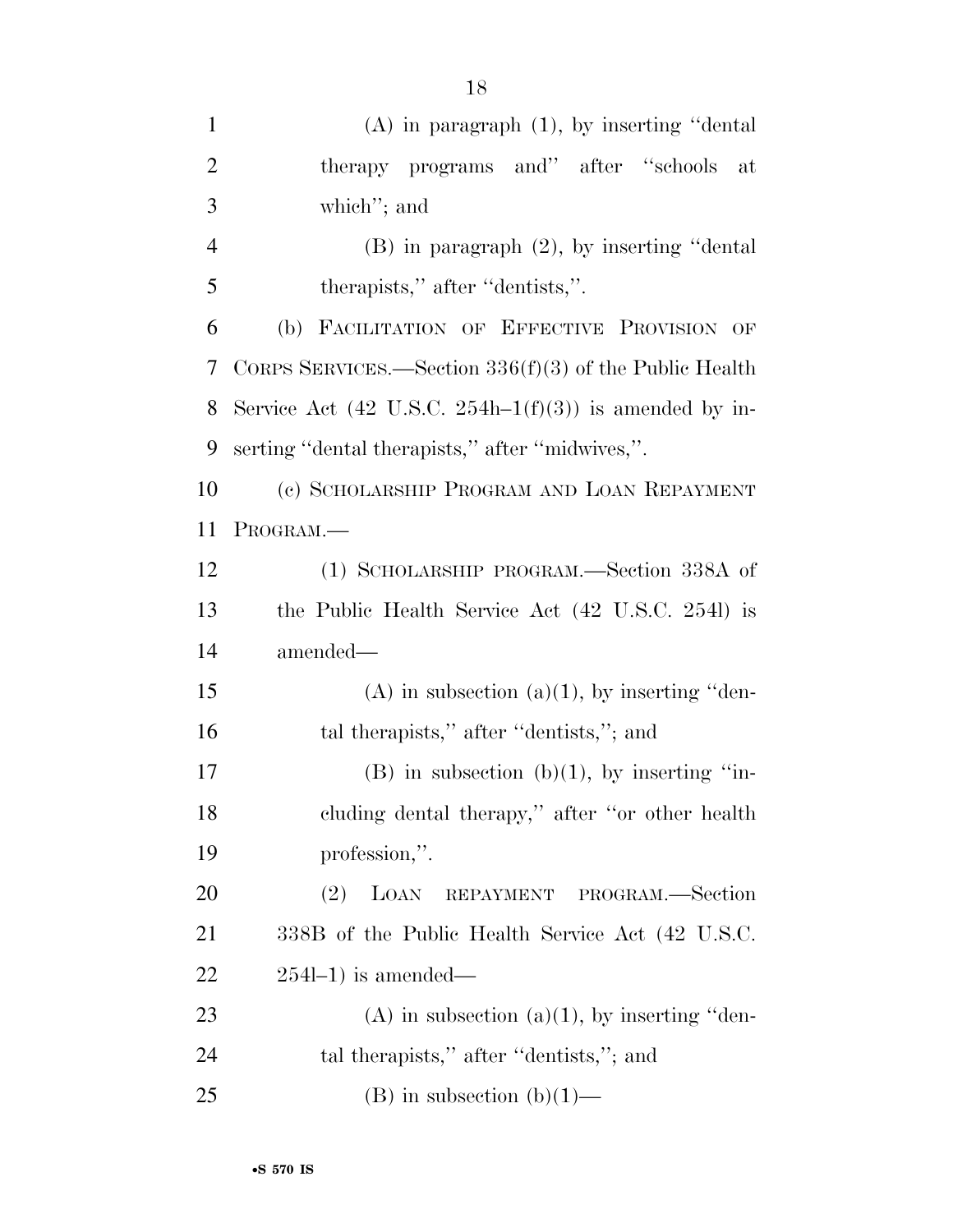| $\mathbf{1}$   | $(i)$ in subparagraph $(A)$ , by inserting                       |
|----------------|------------------------------------------------------------------|
| $\overline{2}$ | "dental therapist," after "nurse practi-                         |
| 3              | $\alpha$ tioner,";                                               |
| $\overline{4}$ | (ii) in subparagraph $(B)$ , by inserting                        |
| 5              | "dental therapy," after "mental health,";                        |
| 6              | and                                                              |
| $\overline{7}$ | (iii) in subparagraph $(C)(ii)$ , by in-                         |
| 8              | serting ", including dental therapy" after                       |
| 9              | "health profession".                                             |
| 10             | (3) AUTHORIZATION OF APPROPRIATIONS.                             |
| 11             | Section 338H of the Public Health Service Act (42)               |
| 12             | U.S.C. $254q$ is amended—                                        |
| 13             | $(A)$ in subsection $(a)$ , by striking "this sec-               |
| 14             | tion" and inserting "this subpart"; and                          |
| 15             | (B) by adding at the end the following:                          |
| 16             | "(d) AUTHORIZATION OF APPROPRIATIONS WITH                        |
| 17             | RESPECT TO ORAL HEALTH PROFESSIONALS.-To carry                   |
|                | 18 out this subpart with respect to dentists, dental therapists, |
| 19             | and dental hygienists, in addition to the amounts author-        |
| 20             | ized under subsection (a), there is authorized to be appro-      |
| 21             | priated such sums as may be necessary for fiscal years           |
| 22             | 2016 through 2019, which shall be used to provide an             |
| 23             | emergency expansion for scholarships to, and loan repay-         |
| 24             | ments on behalf of, such oral health professionals.".            |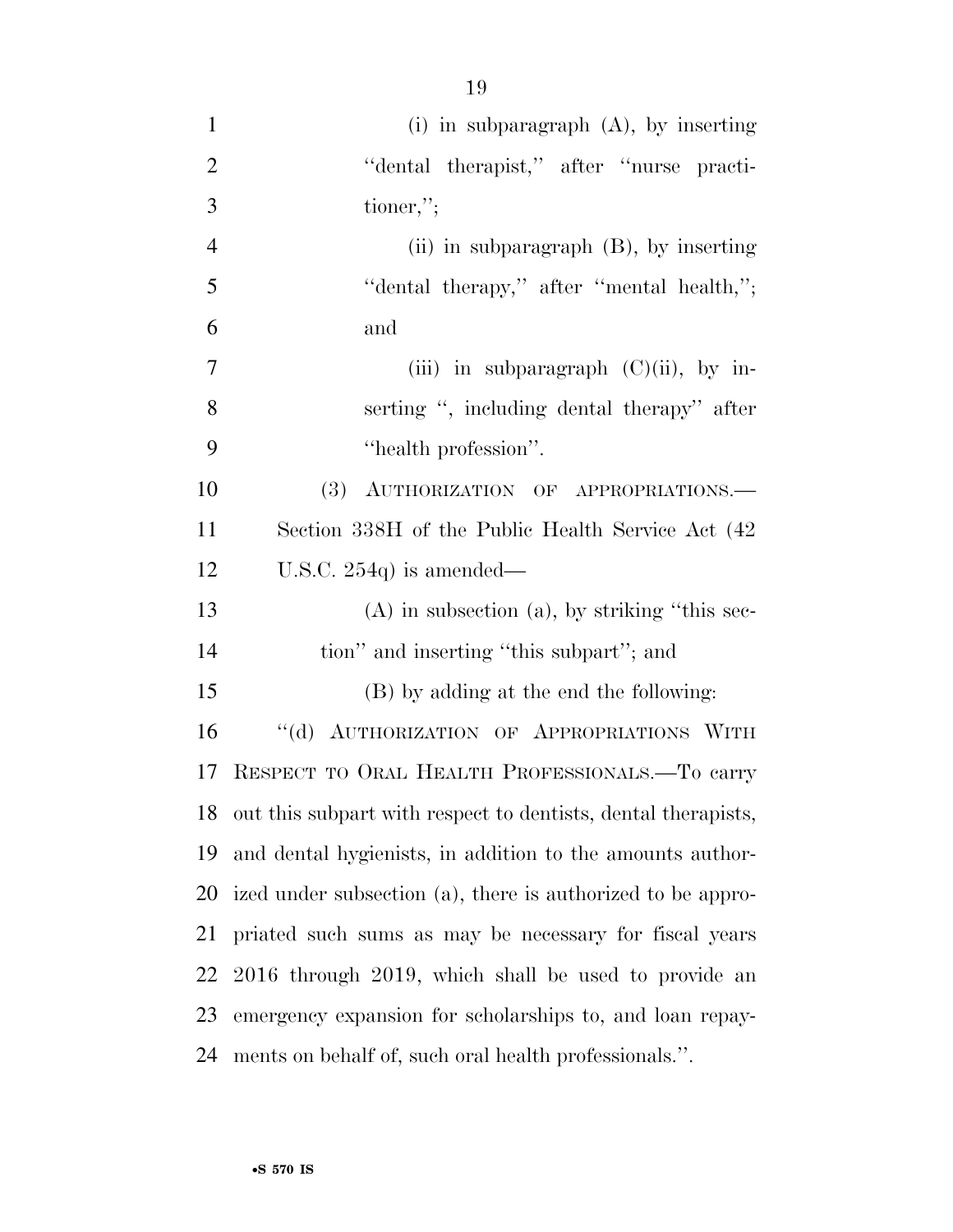### **SEC. 202. COMMUNITY BASED DENTAL RESIDENCIES.**

 Section 340H of the Public Health Service Act (42 U.S.C. 256h) is amended by adding at the ending the fol-lowing:

5 "(k) ADDITIONAL FUNDING.—For the purpose of ex- panding the program under this section, there is author- ized to be appropriated such sums as may be necessary for the 5-year period beginning with the fiscal year that begins not less than 1 year and not more than 2 years after the date of enactment of the Comprehensive Dental Reform Act of 2015''.

## **Subtitle B—Oral Health Education**

**SEC. 211. AUTHORIZATION OF APPROPRIATIONS FOR ORAL** 

## **HEALTH EDUCATION FOR MEDICAL PRO-VIDERS.**

 Section 747(c) of the Public Health Service Act (42 U.S.C. 293k(c)) is amended by adding at the end the fol-lowing:

19 "(4) ORAL HEALTH EDUCATION.—In addition to other amounts authorized under this subsection for purposes of carrying out this section, there is au- thorized to be appropriated such sums as may be necessary for fiscal years 2016 through 2019 for the purpose of educating nondental medical professionals (including physicians, nurses, nurse practitioners, physician assistants, and pharmacists and particu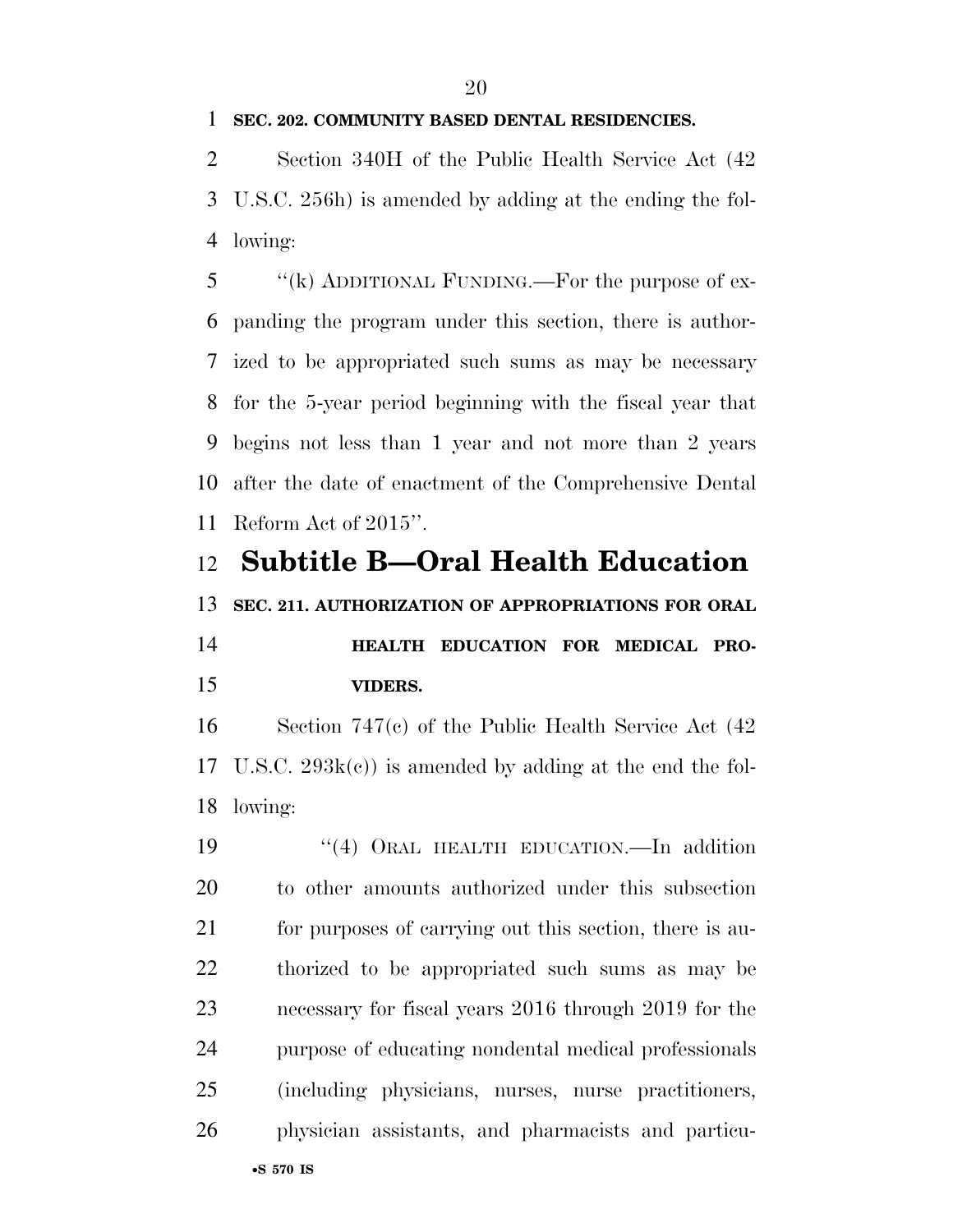larly such professionals who provide care to children and pregnant and postpartum women) about oral health, including issues such as oral hygiene instruc- tion, topical application of fluoride, and oral health screenings, with the goal of integrating oral health care into overall health care.''.

### **SEC. 212. ORAL HEALTH EDUCATION FOR OTHER NON-HEALTH PROFESSIONALS.**

 Subpart I of part C of title VII of the Public Health Service Act (42 U.S.C. 293k et seq.) is amended by insert-ing after section 748 the following:

### 12 "SEC. 748A. ORAL HEALTH EDUCATION FOR OTHER NON-**ORAL HEALTH PROFESSIONALS.**

 ''(a) IN GENERAL.—The Secretary may make grants to, or enter into contracts with, an accredited public or nonprofit private hospital, educational institutions, or pub- lic or private nonprofit entities that the Secretary has de- termined to be capable of carrying out such grant or con- tract to educate individuals, such as community health workers, social workers, nutritionists, health educators, occupational therapists, and psychologists, to promote oral health education and literacy and to provide support for behavior change and assistance with care coordination with respect to oral health.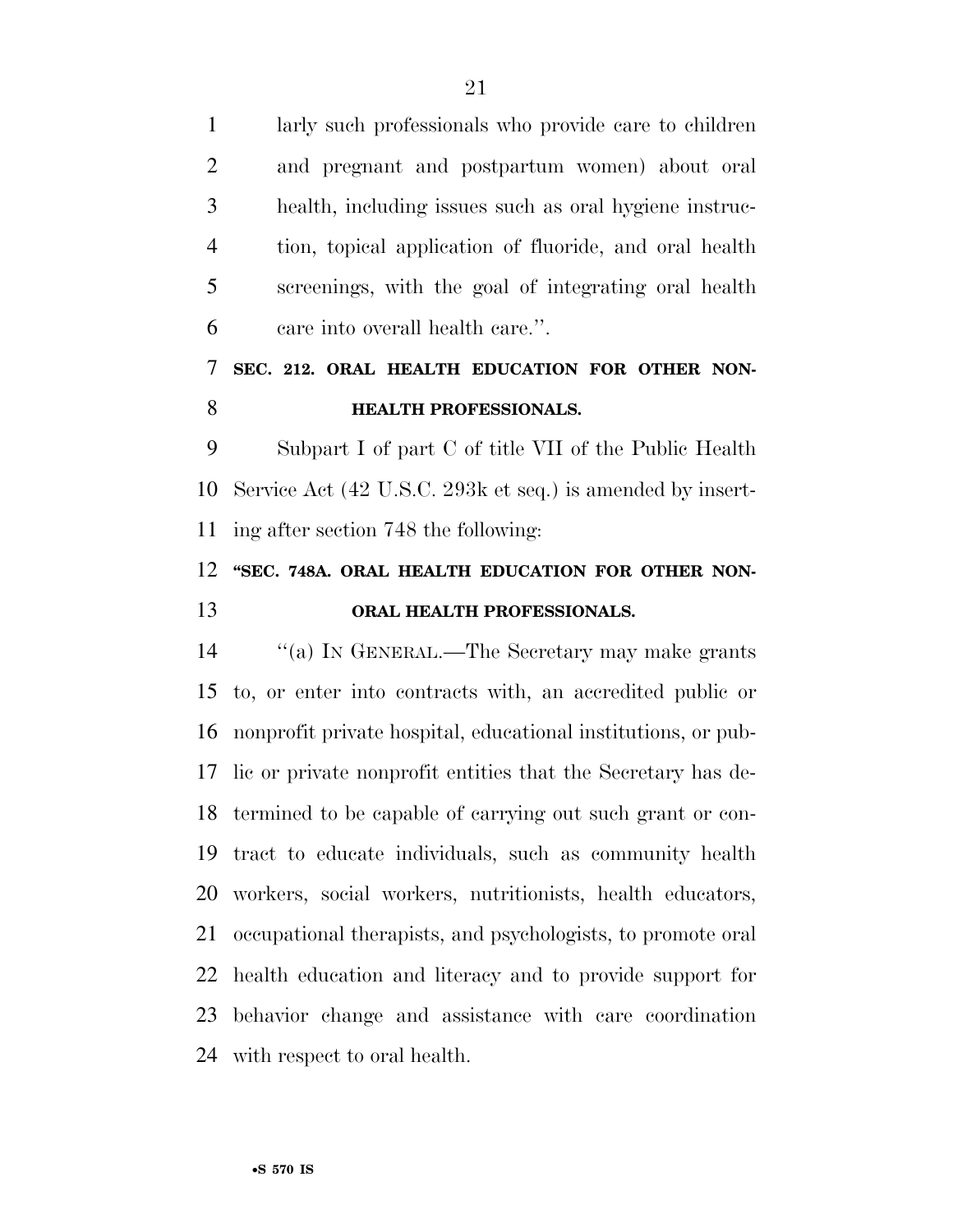''(b) AUTHORIZATION OF APPROPRIATIONS.—To carry out this section, there is authorized to be appro- priated such sums as may be necessary for fiscal years 2016 through 2019.''.

### **SEC. 213. DENTAL EDUCATION.**

 Section 748 of the Public Health Service Act (42 U.S.C. 293k–2) is amended—

8 (1) in subsection  $(a)(1)(H)$ , by striking "pedi- atric training programs'' and inserting ''pediatric dental training programs''; and

11 (2) in subsection (c)—

 (A) by striking the subsection heading and 13 inserting "REQUIREMENTS FOR AWARD.—";

 (B) by amending the matter preceding paragraph (1) to read as follows: ''With respect to training provided for under this section, the Secretary shall award grants or contracts only to eligible entities that meet at least 7 of the following criteria:'';

 (C) in paragraph (2), by striking ''have a record of training the greatest percentage of providers, or that have demonstrated significant improvements in the percentage of providers, who enter and'' and inserting ''train significant 25 numbers of providers who";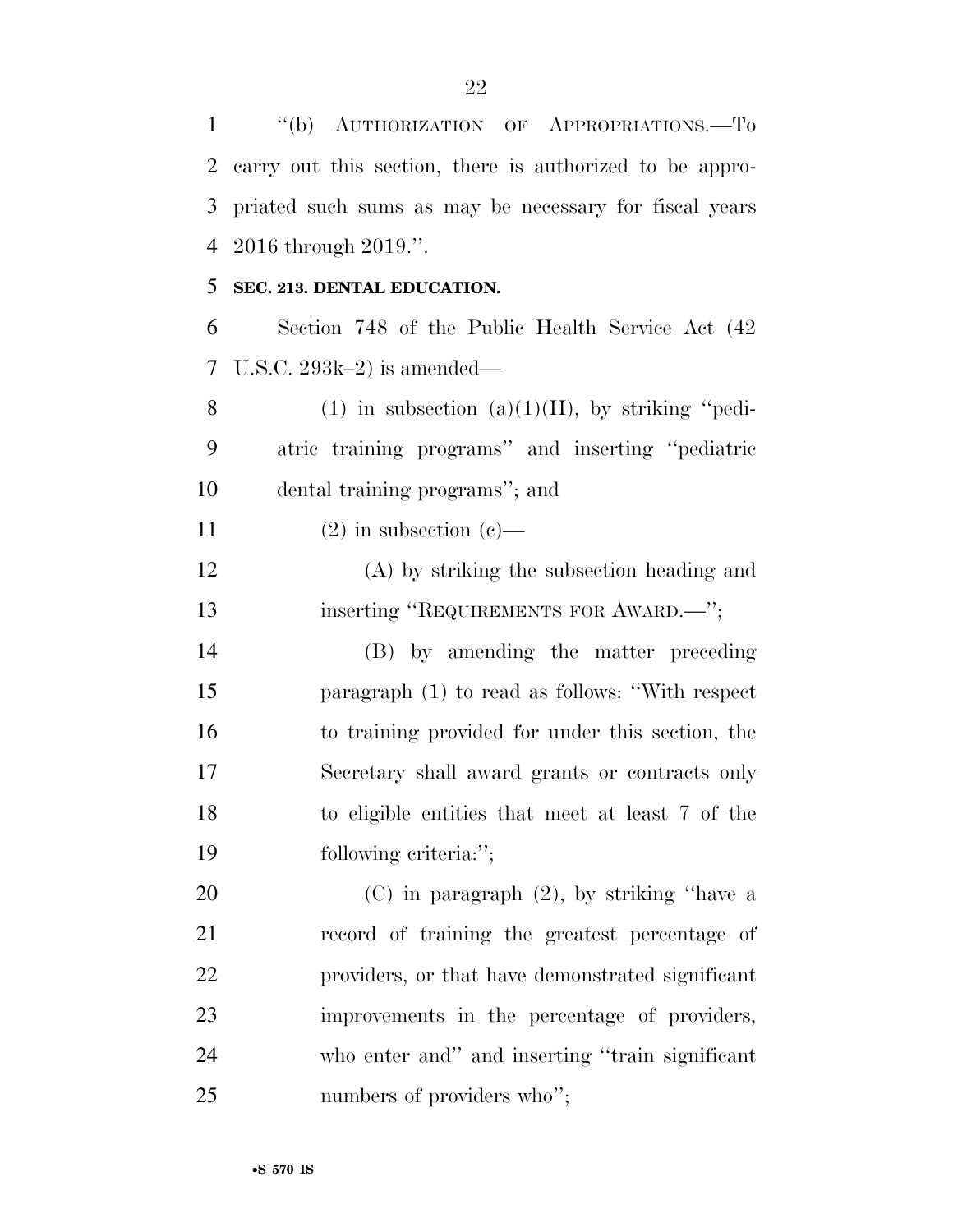| $\mathbf{1}$   | (D) in paragraph $(3)$ —                                                    |
|----------------|-----------------------------------------------------------------------------|
| $\overline{2}$ | (i) by striking "have a record of train-                                    |
| 3              | ing" and inserting "intend to train"; and                                   |
| $\overline{4}$ | (ii) by striking the period at the end                                      |
| 5              | and inserting "and have faculty with expe-                                  |
| 6              | rience in treating underserved popu-                                        |
| $\tau$         | lations.";                                                                  |
| 8              | $(E)$ in paragraph $(8)$ , by inserting "or                                 |
| 9              | have established" after "establish"; and                                    |
| 10             | $(F)$ by adding at the end the following:                                   |
| 11             | "(9) Qualified applicants that require not less                             |
| 12             | than 200 hours of community-based education rota-                           |
| 13             | tions.".                                                                    |
| 14             | SEC. 214. ORAL HEALTH PROFESSIONAL STUDENT LOANS.                           |
| 15             | Part F of title VII of the Public Health Service Act                        |
| 16             | $(42 \text{ U.S.C. } 295j \text{ et seq.})$ is amended by adding at the end |
|                | 17 the following:                                                           |
| 18             | "SEC. 799C. ORAL HEALTH PROFESSIONAL STUDENT                                |
| 19             | LOANS.                                                                      |
| 20             | "(a) IN GENERAL.—The Secretary shall establish                              |
| 21             | and operate a student loan fund for oral health profes-                     |
| 22             | sional students, including dental hygienists, dental thera-                 |
| 23             | pists, and dentists.                                                        |
| 24             | "(b) CONTENT.—The Secretary shall establish and                             |
| 25             | operate the student loan fund program under subsection                      |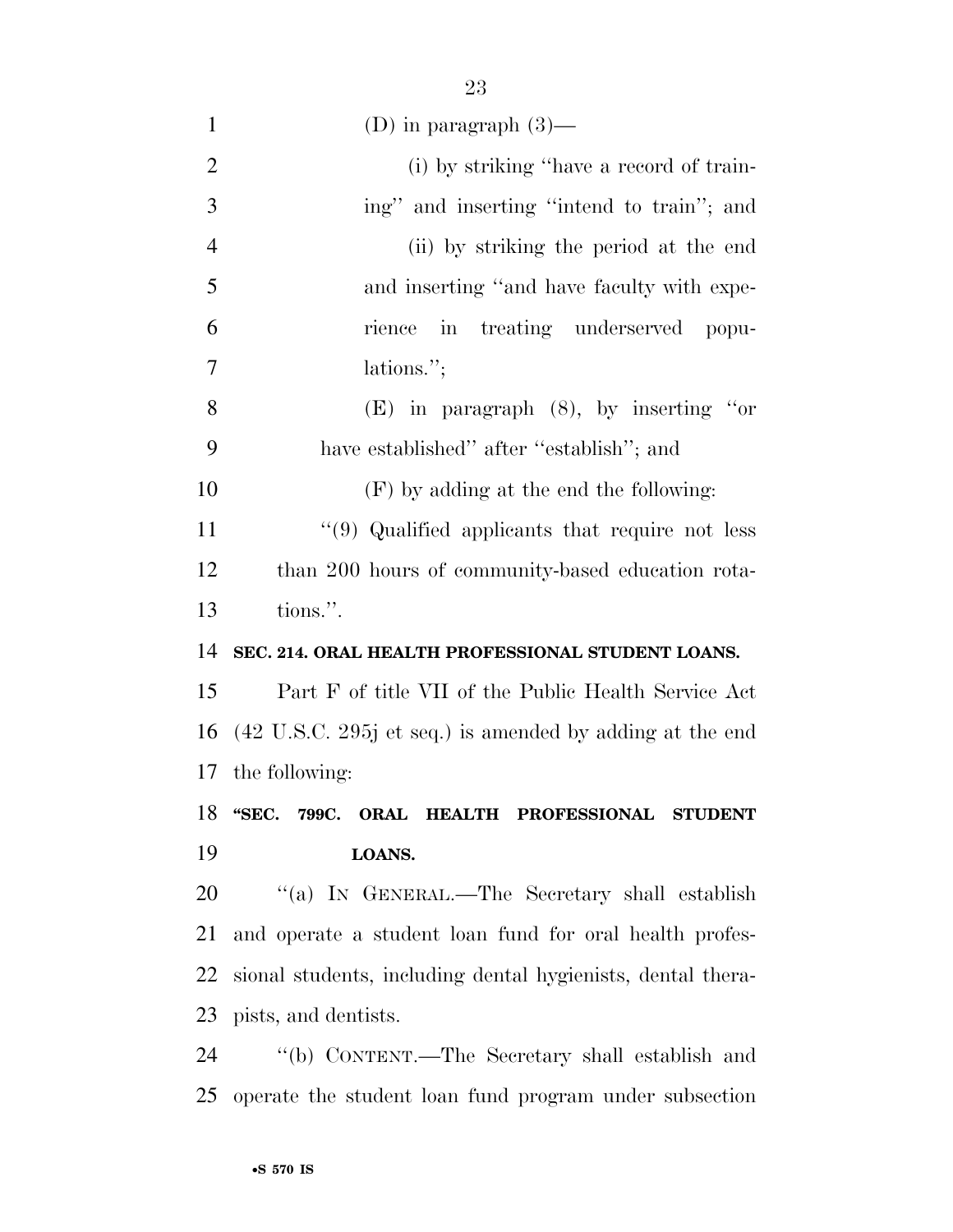(a) in the same manner and subject to the same terms as the loan fund program established with schools of nurs-ing under section 835.

4 "(c) AUTHORIZATION OF APPROPRIATIONS.—To carry out this section, there are authorized to be appro- priated such sums as may be necessary for fiscal years 2016 through 2019.''.

# **Subtitle C—Other Oral Health Programs**

**SEC. 221. ACCESS POINTS.** 

 Subpart X of part D of title III of the Public Health Service Act (42 U.S.C. 256f et seq.) is amended by adding at the end the following:

### **''SEC. 340G–2. FUNDING FOR ORAL HEALTH SERVICES.**

 ''(a) IN GENERAL.—The Secretary, acting through the Administrator of the Health Resources and Services Administration, shall establish a program to award grants to eligible entities to provide oral health services, or to con- tract with private dental practices to provide comprehen- sive oral health services, to low-income individuals and in- dividuals who are underserved with respect to oral health care.

 ''(b) TECHNICAL ASSISTANCE.—The Secretary shall provide technical assistance to entities receiving grants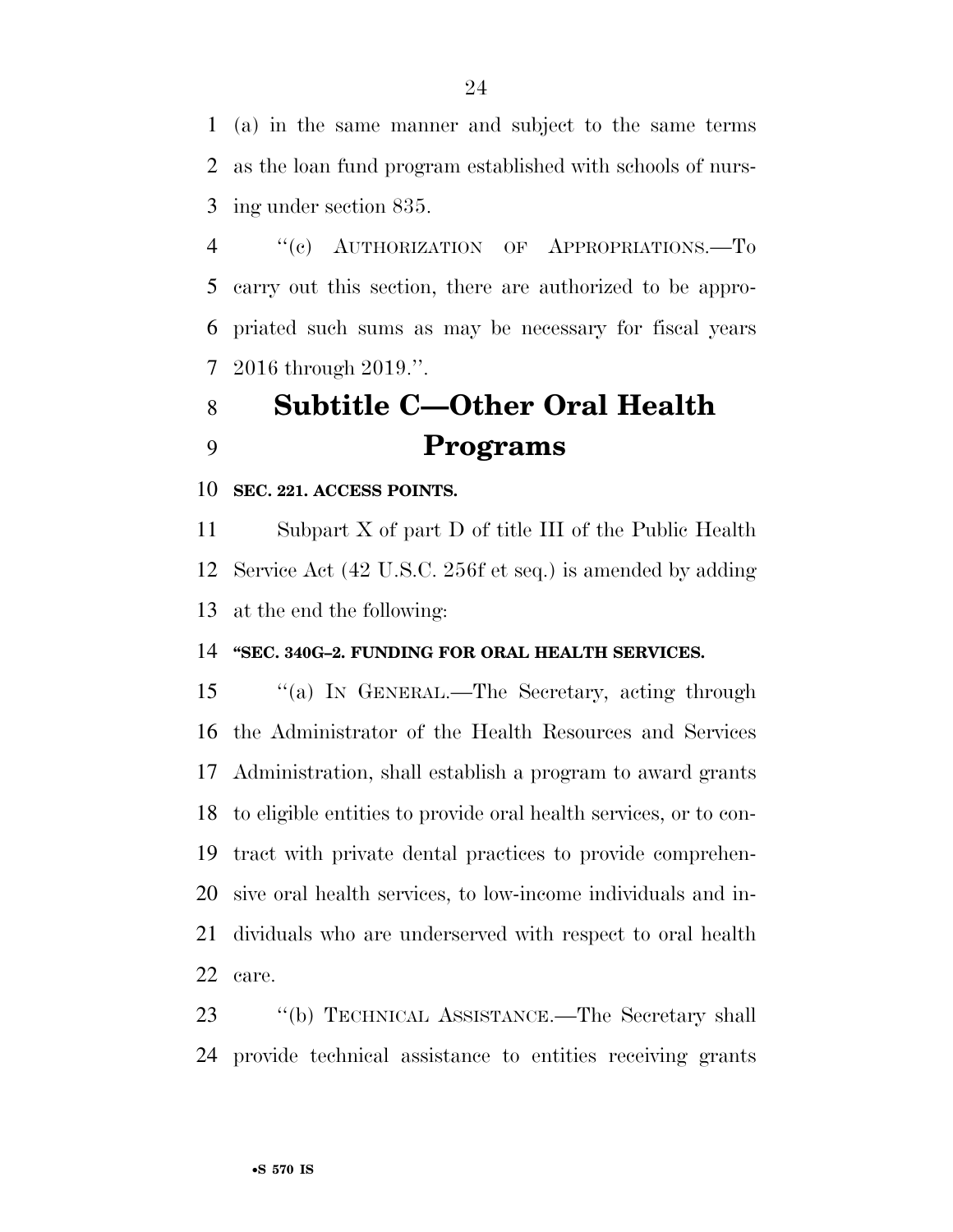under subsection (a) to provide technical assistance to such entities in order to—

 ''(1) with respect to oral health care services, increase utilization and efficiency and minimize missed appointments, contract with offsite providers, recruit providers (including oral health specialists), and operate programs outside the physical facilities to take advantage of new systems to improve access to oral health services;

 ''(2) address barriers to access to such services and conduct targeted outreach to special populations such as pregnant women, individuals with disabil- ities, individuals with chronic conditions such as dia- betes, and individuals residing in long-term care fa-cilities; or

 ''(3) contract with private dental practices that will provide oral health services other than preven-18 tive oral health care, including restoration and main- tenance of oral health, in order to meet the need for oral health services in the community.

 ''(c) ELIGIBLE ENTITIES.—To be eligible to receive a grant under subsection (a), an entity shall—

23  $\frac{4}{1}$  be—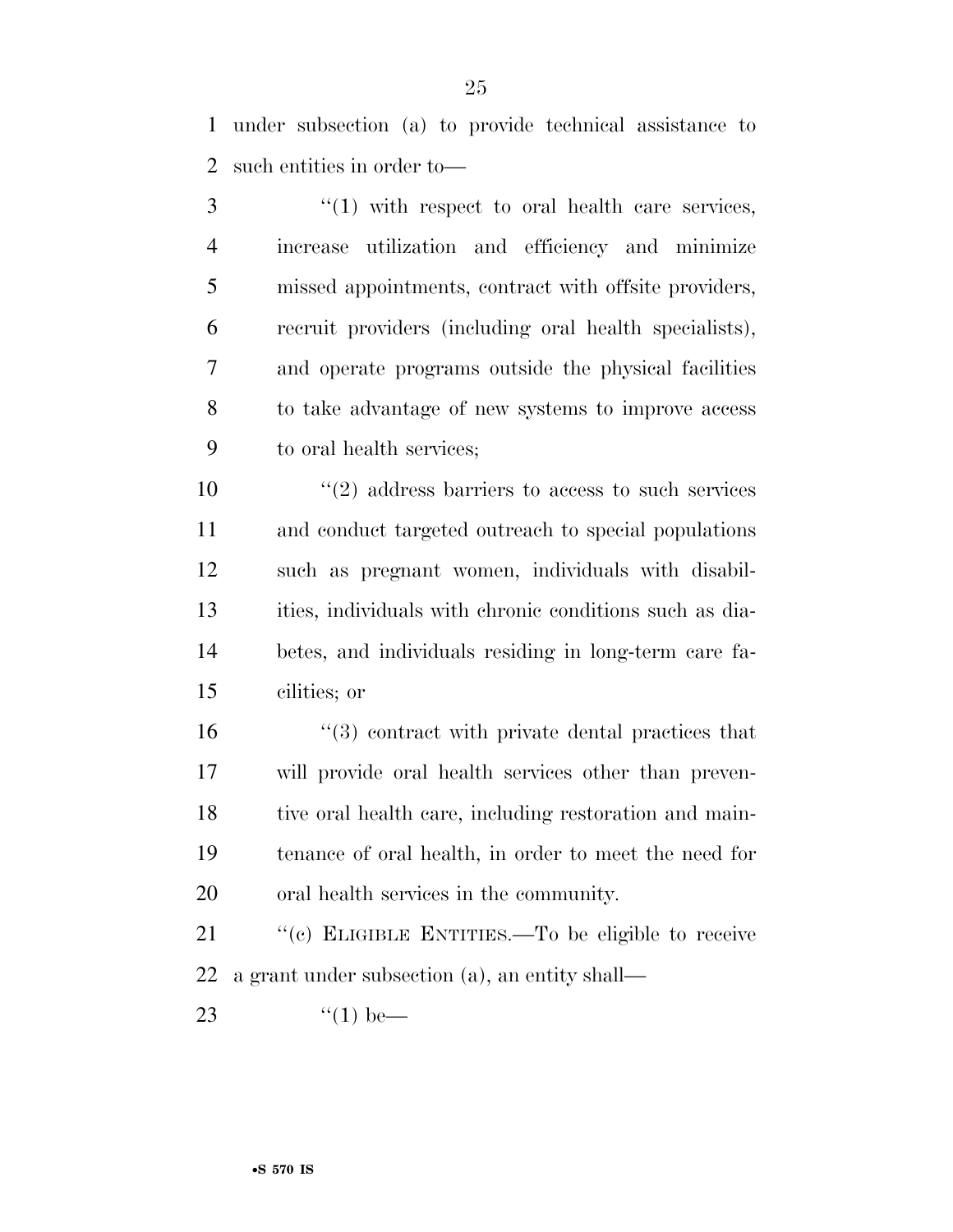| $\mathbf{1}$   | "(A) a Federally qualified health center                    |
|----------------|-------------------------------------------------------------|
| $\overline{2}$ | (as defined in section $1861(aa)$ of the Social             |
| 3              | Security Act);                                              |
| $\overline{4}$ | $\lq\lq (B)$ a safety net clinic or a free clinic (as       |
| 5              | defined by the Secretary);                                  |
| 6              | $\lq\lq$ (C) a health care clinic that provides             |
| 7              | services to tribal organizations or urban Indian            |
| 8              | organizations (as such terms are defined in sec-            |
| 9              | tion 4 of the Indian Health Care Improvement                |
| 10             | $Act)$ ; or                                                 |
| 11             | $\lq\lq$ (D) any other interested public or private         |
| 12             | sector health care provider or organization that            |
| 13             | the Secretary determines has a demonstrated                 |
| 14             | history of serving a high number of uninsured               |
| 15             | and or low-income individuals or those who lack             |
| 16             | ready access to oral health services; and                   |
| 17             | $(2)$ demonstrate a clear need to expand oral               |
| 18             | health care services beyond preventive oral health          |
| 19             | care.                                                       |
| 20             | "(d) ALLOCATION FOR HIRING ORAL HEALTH CARE                 |
| 21             | SPECIALISTS.—A portion of the funds available under this    |
| 22             | section shall be allocated toward hiring oral health care   |
| 23             | specialists, such as oral surgeons and endodontists, at en- |
| 24             | tities receiving grants under this section.                 |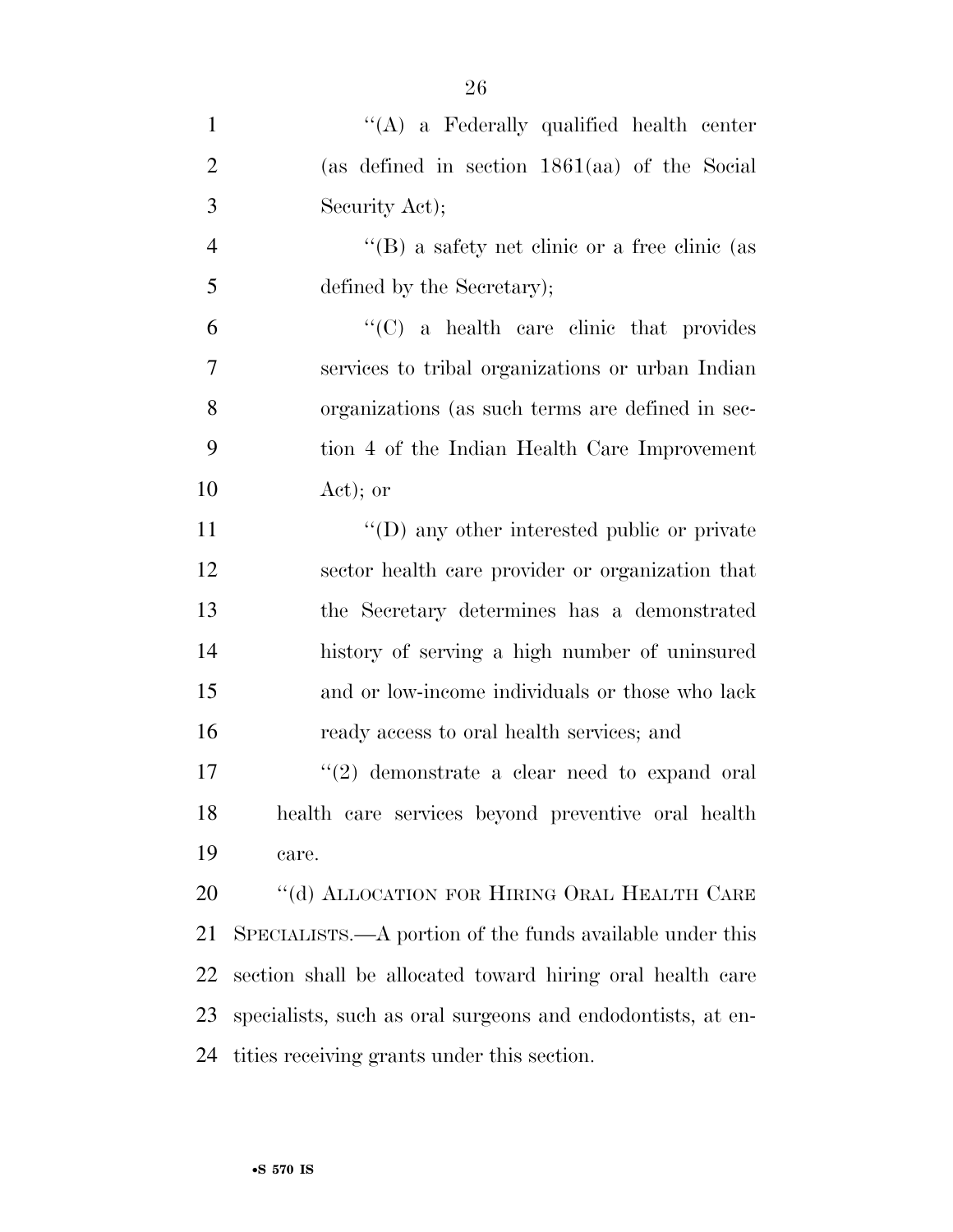''(e) AUTHORIZATION OF APPROPRIATIONS.—To carry out this section, there is authorized to be appro- priated such sums as may be necessary for each of fiscal years 2016 through 2019.''.

### **SEC. 222. DENTAL CLINICS IN SCHOOLS.**

 Part Q of title III of the Public Health Service Act (42 U.S.C. 280h et seq.) is amended by adding at the end the following:

### **''SEC. 399Z–2. DENTAL CLINICS IN SCHOOLS.**

 ''(a) IN GENERAL.—The Secretary shall award grants to qualified entities for the purpose of funding the building, operation, or expansion of dental clinics in schools.

 ''(b) QUALIFIED ENTITIES.—To receive a grant under this section, a qualified entity shall submit an appli- cation to the Secretary at such time, in such manner, and containing such information as the Secretary may require. ''(c) REQUIREMENTS.—An entity receiving a grant under this section shall—

 $\frac{1}{20}$  (1) provide comprehensive oral health services at a dental clinic based at a school, including oral health education, oral screening, fluoride application, prophylaxis, sealants, and basic restorative services;  $(2)$  develop a coordinated system of care by re-ferring patients to an available qualified oral health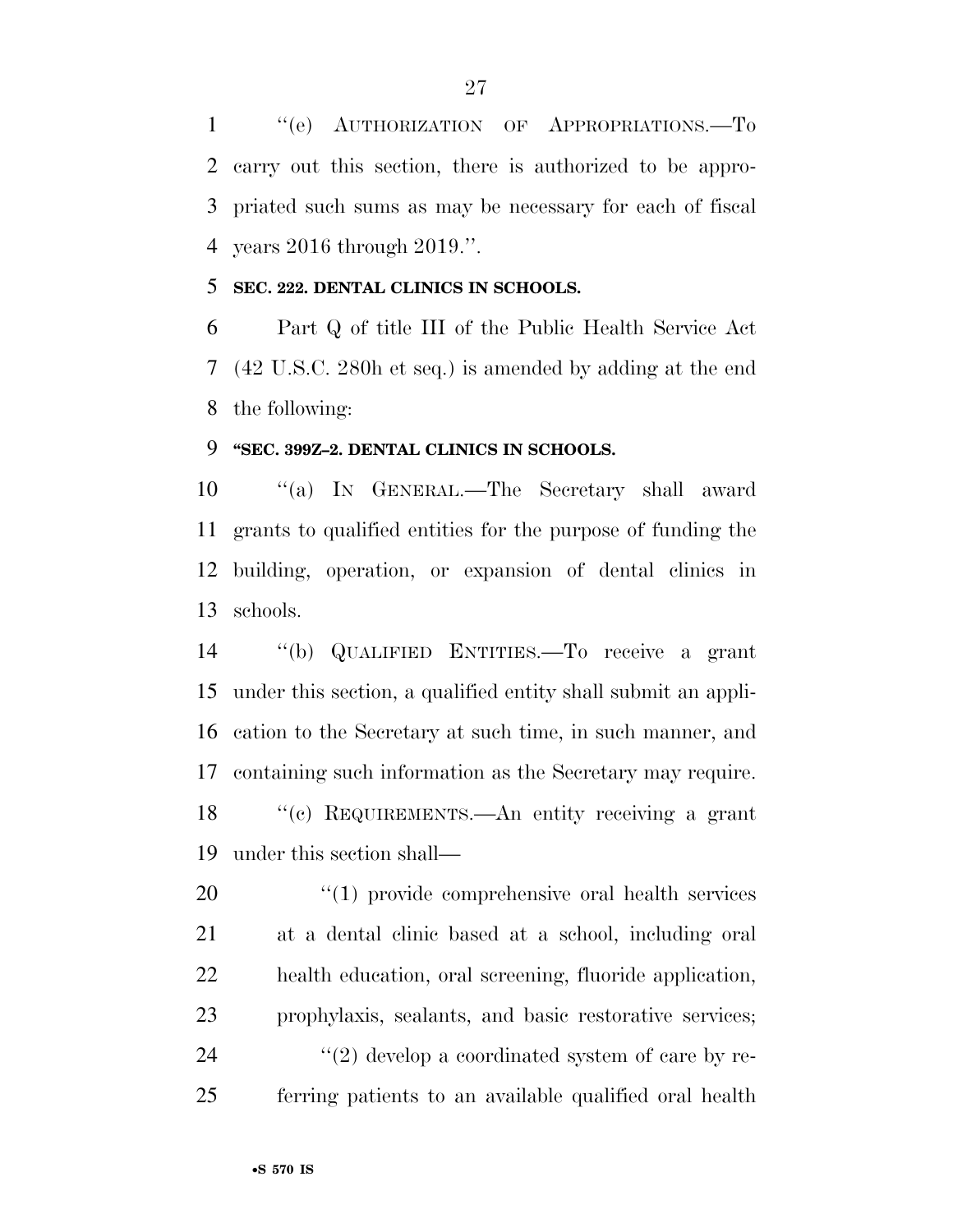provider in the community for any required oral health services not provided in the dental clinic in the school, including restorative services, to ensure that all the oral health needs of students are met; and

 ''(3) maintain clinic hours that extend beyond school hours.

8 "(d) AUTHORIZATION OF APPROPRIATIONS.—For purposes of carrying out this section, there is authorized to be appropriated such sums as may be necessary for fis-cal years 2016 through 2019.''.

### **SEC. 223. EMERGENCY ROOM CARE COORDINATION.**

 Part B of title III of the Public Health Service Act (42 U.S.C. 243 et seq.) is amended by adding at the end the following:

### **''SEC. 320B. EMERGENCY ROOM CARE COORDINATION WITH**

**RESPECT TO DENTAL CARE.** 

 ''(a) IN GENERAL.—The Secretary, acting through the Administrator of the Health Resources and Services Administration, shall establish a grant program to enable individuals to receive dental care at a facility operated by a grant recipient rather than at a hospital emergency room.

 ''(b) ELIGIBLE ENTITIES.—To be eligible to receive a grant under this section an entity shall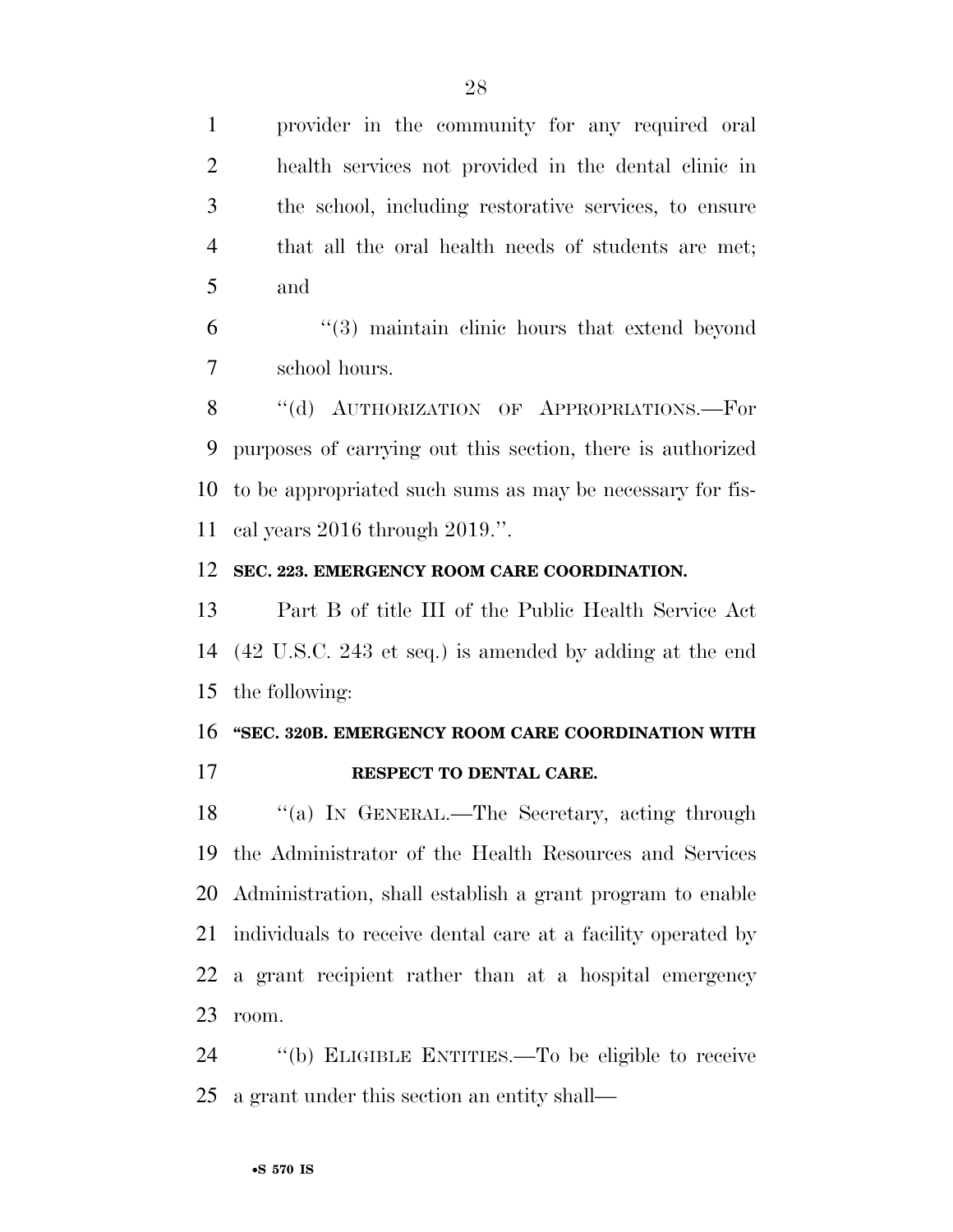1  $"(1)$  be—

| $\overline{2}$ | $\lq\lq$ a Federally qualified health center              |
|----------------|-----------------------------------------------------------|
| 3              | (as defined in paragraph (4) of section                   |
| $\overline{4}$ | $1861(aa)$ of the Social Security Act) or rural           |
| 5              | health clinic (as defined in paragraph (2) of             |
| 6              | such section);                                            |
| 7              | $\lq\lq$ (B) a private dental practice; or                |
| 8              | $\cdot$ (C) any other interested public or private        |
| 9              | sector health care provider or organization,              |
| 10             | such as a dental school, that the Secretary de-           |
| 11             | termines has the capacity to serve in a coordi-           |
| 12             | nated, cost-effective manner, a high number of            |
| 13             | individuals who lack access to oral health serv-          |
| 14             | ices; and                                                 |
| 15             | $\lq(2)$ partner with a hospital or urgent care cen-      |
| 16             | ter.                                                      |
| 17             | "(c) ORAL HEALTH EDUCATION FOR PRIMARY CARE               |
| 18             | AND ER HEALTH CARE PROVIDERS.—The Secretary shall         |
| 19             | allocate a portion of the amounts appropriated under sub- |
| 20             | section (e) toward medical education for primary care and |
| 21             | emergency room physicians, nurses, nurse practitioners,   |
| 22             | and physician assistants to be trained in oral health.    |
| 23             | "(d) REPORT.—Not later than January 1, 2019, the          |
| 24             | Secretary shall submit to Congress a report on the best   |

practices determined by the program established under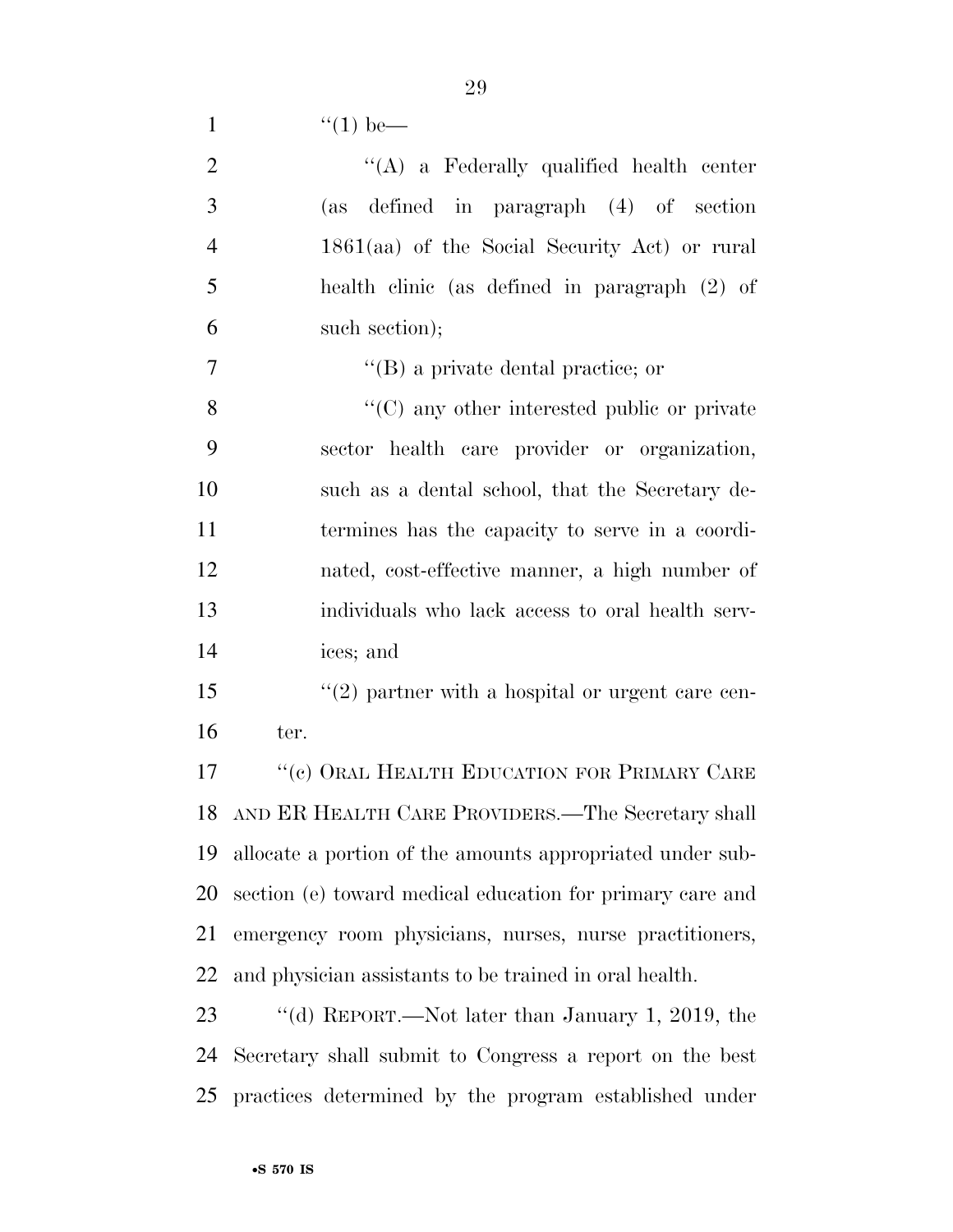this section to address oral health needs of individuals who go to emergency rooms in need of oral health care.

 ''(e) AUTHORIZATION OF APPROPRIATIONS.—To carry out this section, there is authorized to be appro- priated such sums as may be necessary for fiscal years 2016 through 2019.''.

### **SEC. 224. RESEARCH FUNDING.**

 For fiscal years 2016 through 2019, there is author- ized to be appropriated such sums as may be necessary to each of—

| 11 | (1) the Centers for Disease Control and Preven-  |
|----|--------------------------------------------------|
| 12 | tion, for the purpose of conducting research on— |
| 13 | (A) the prevention of oral disease;              |
| 14 | (B) oral disease management; and                 |
| 15 | (C) evidence-based strategies to prevent         |
| 16 | tooth decay;                                     |
| 17 | (2) the Agency for Healthcare Research and       |
| 18 | Quality, for the purpose of conducting—          |
| 19 | (A) research on access, quality, and out-        |
| 20 | comes with respect to oral health services; and  |
| 21 | (B) evaluations of oral health service deliv-    |
| 22 | ery to underserved and vulnerable populations,   |
| 23 | including an evaluation of workforce models to   |
| 24 | enhance oral health service delivery;            |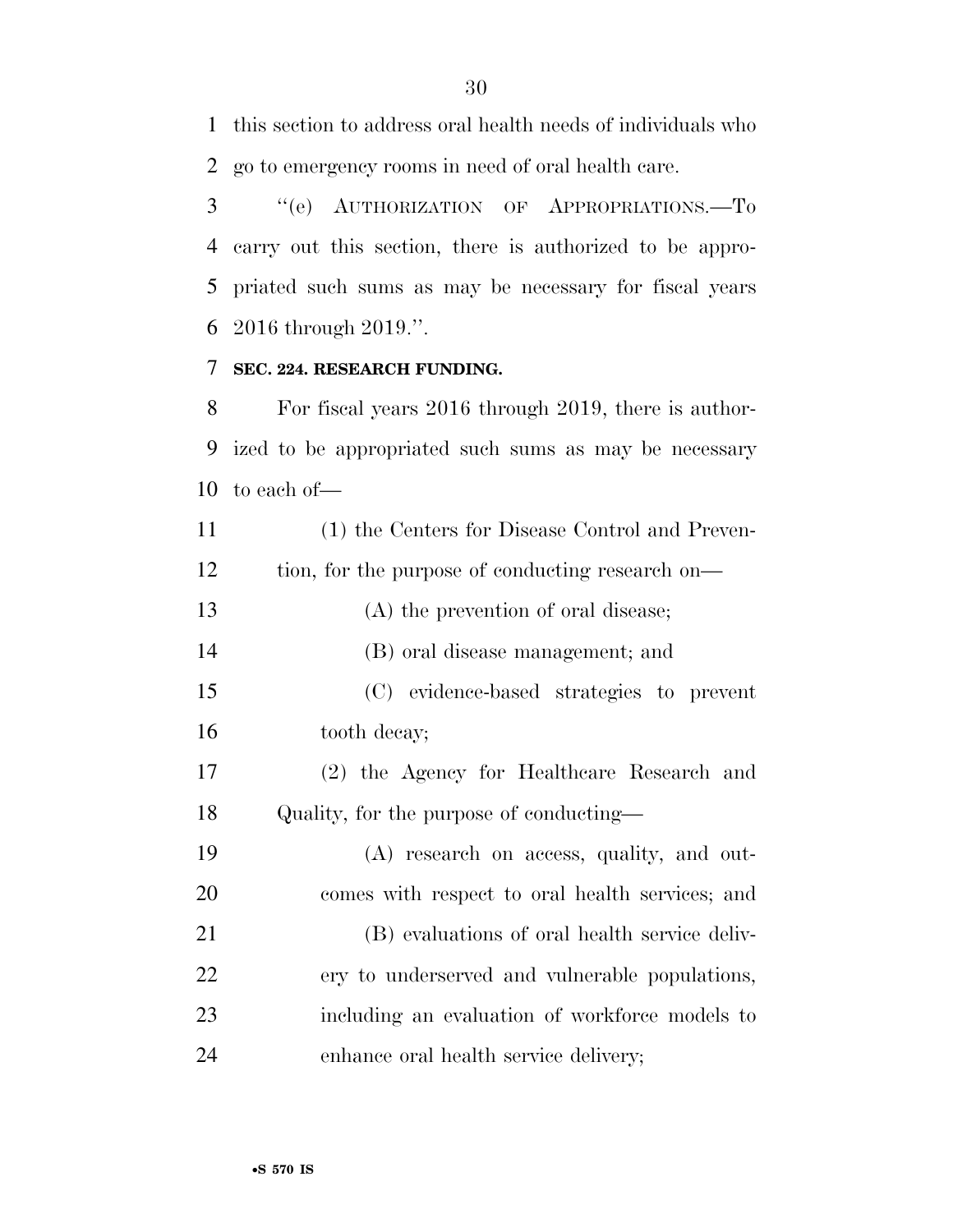(3) the National Institute of Dental and

| $\overline{2}$ | Craniofacial Research for the purpose of conducting          |
|----------------|--------------------------------------------------------------|
| 3              | research on oral health disease prevention and man-          |
|                |                                                              |
| $\overline{4}$ | agement, and applying rigorous, multidisciplinary re-        |
| 5              | search-based approaches to overcome disparities in           |
| 6              | oral health; and                                             |
| 7              | (4) the Maternal and Child Health Bureau for                 |
| 8              | the purpose of conducting research on perinatal,             |
| 9              | postnatal, and childhood oral health issues, including       |
| 10             | the integration of dental providers in settings where        |
| 11             | pediatricians practice.                                      |
| 12             | SEC. 225. MOBILE AND PORTABLE DENTAL SERVICES.               |
| 13             | Subpart $X$ of part $D$ of title III of the Public Health    |
| 14             | Service Act (42 U.S.C. 256f et seq.), as amended by sec-     |
| 15             | tion 221, is further amended by adding at the end the        |
| 16             | following:                                                   |
|                | 17 "SEC. 340G-3. MOBILE AND PORTABLE DENTAL SERVICES.        |
| 18             | "(a) IN GENERAL.—The Secretary shall award                   |
| 19             | grants to Federally qualified health centers (as defined in  |
| 20             | paragraph $(4)$ of section 1861(aa) of the Social Security   |
| 21             | Act), rural health clinics (as defined in paragraph (2) of   |
| 22             | such section), nonprofit dental clinics, and dental schools  |
| 23             | to provide mobile and portable, comprehensive dental serv-   |
| 24             | ices that provide for the restoration or maintenance of oral |

health and function (including dental services provided by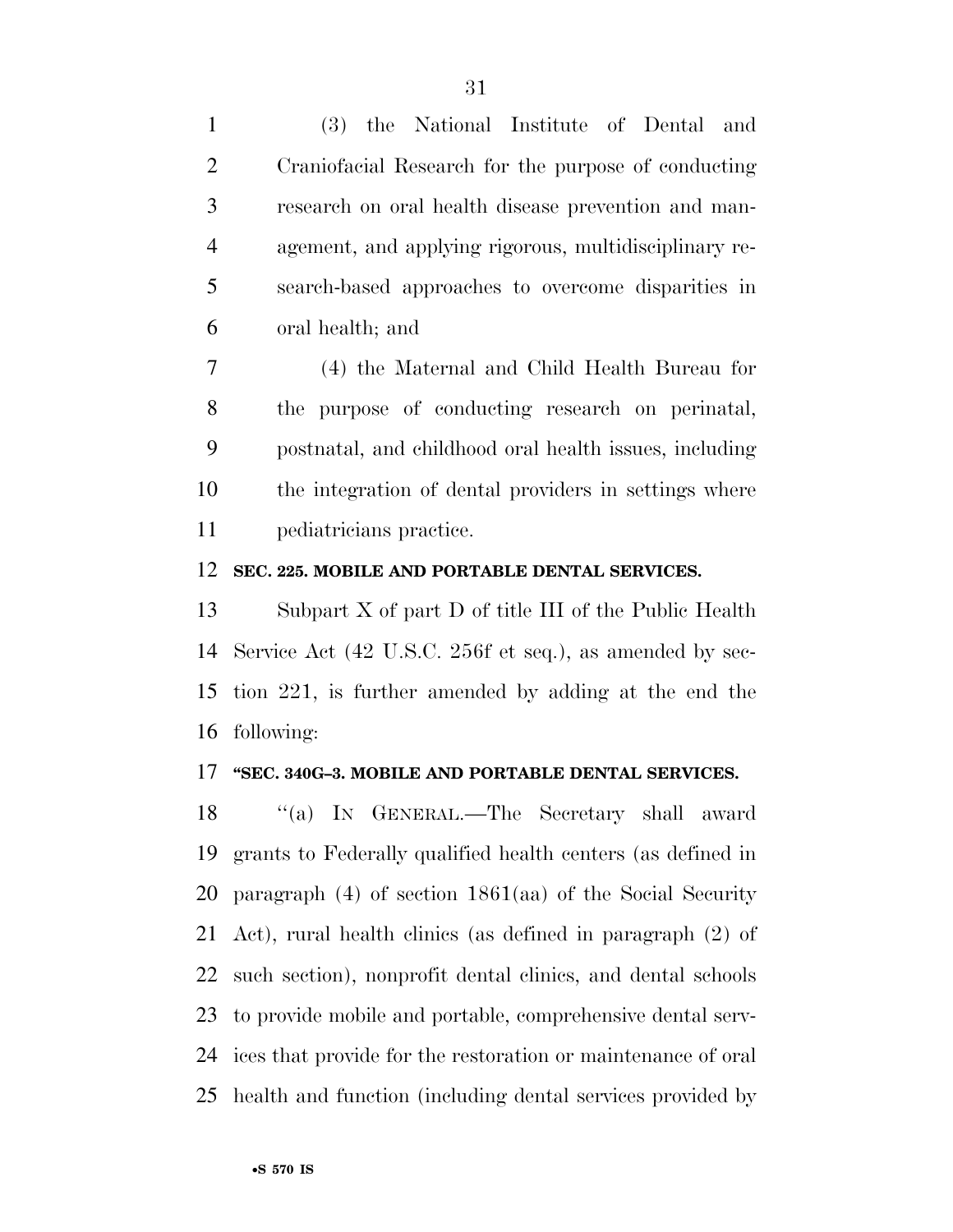licensed providers through telehealth-enabled collaboration and supervision) and outreach for dental services to un- derserved populations. Eligible entities shall deliver such services at locations such as senior centers, nursing homes, assisted living facilities, schools, licensed day care centers that serve eligible individuals who receive benefits under the State Children's Health Insurance Program under title XXI of the Social Security Act (42 U.S.C. 1397aa et seq.) or the Medicaid program under title XIX of the Social Security Act (42 U.S.C. 1396 et seq.), and facilities that provide services under the Special Supple- mental Nutrition Program for Women, Infants, and Chil- dren (the WIC program) or the Head Start Act (42 U.S.C. 9831 et seq.). The Secretary shall award the grants to entities that can provide coordinated care and continuity of care.

 ''(b) AUTHORIZATION OF APPROPRIATIONS.—To carry out this section, there are authorized to be appro-priated such sums as may be necessary.''.

## **Subtitle D—Oral Health Services as an Essential Health Benefit**

## **SEC. 231. ORAL HEALTH SERVICES AS AN ESSENTIAL HEALTH BENEFIT.**

 Section 1302(b) of the Patient Protection and Af-fordable Care Act (42 U.S.C. 18022(b)) is amended—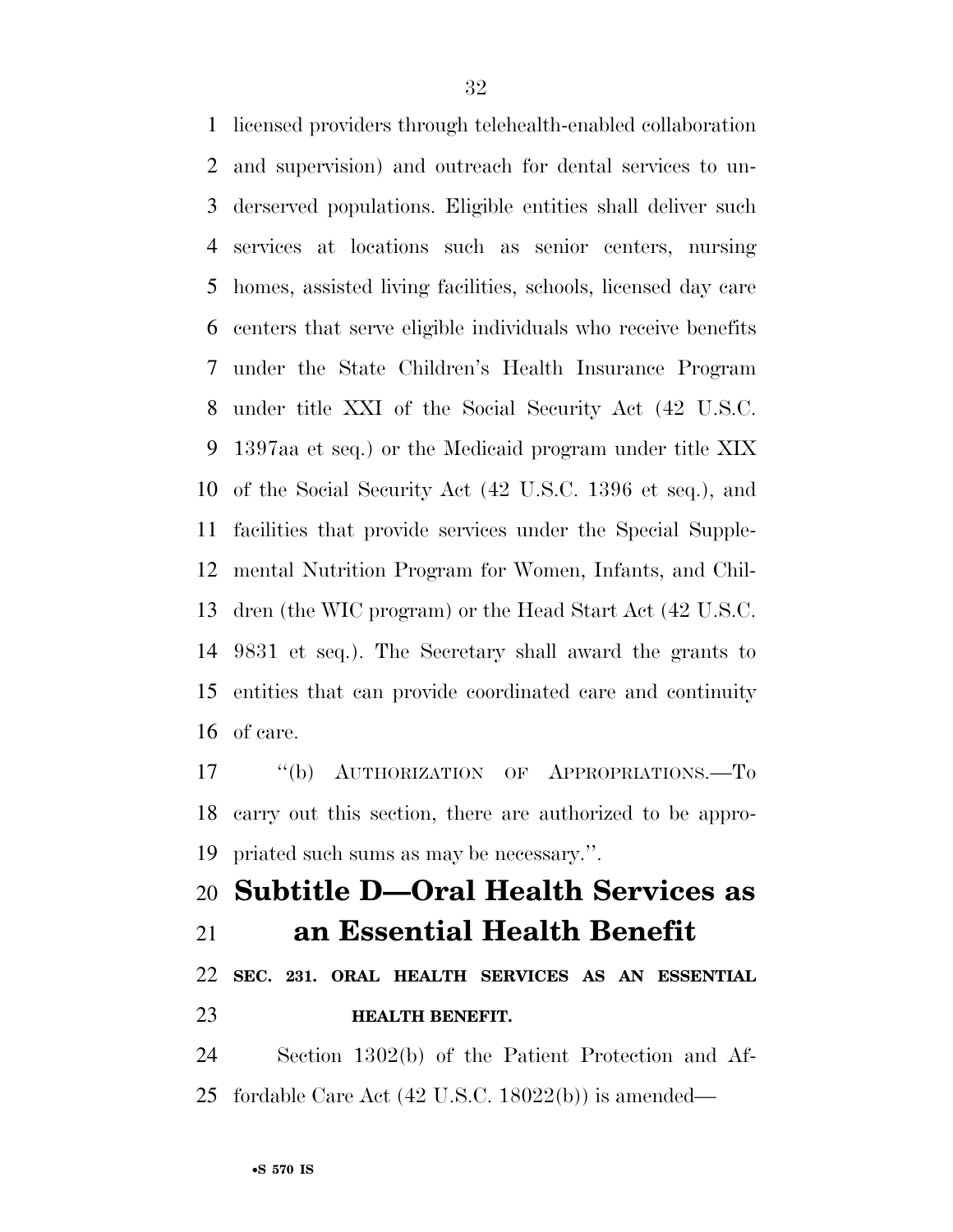| $\mathbf{1}$   | $(1)$ in paragraph $(1)$ —                              |
|----------------|---------------------------------------------------------|
| $\overline{2}$ | $(A)$ in subparagraph $(J)$ , by striking "oral"        |
| 3              | and"; and                                               |
| $\overline{4}$ | (B) by adding at the end the following:                 |
| 5              | "(K) Oral health services for children and              |
| 6              | adults."; and                                           |
| 7              | $(2)$ by adding at the end the following:               |
| 8              | $(6)$ ORAL HEALTH SERVICES.—For purposes                |
| 9              | of paragraph $(1)(K)$ , the term 'oral health services' |
| 10             | means services (as defined by the Secretary), that      |
| 11             | are necessary to prevent disease and promote oral       |
| 12             | health, restore oral structures to health and func-     |
| 13             | tion, and treat emergency conditions.".                 |
| 14             | <b>III-DEPARTMENT</b><br>TITUE<br>OF                    |
| 15             | <b>VETERANS AFFAIRS AND DE-</b>                         |
| 16             | <b>PARTMENT OF DEFENSE MAT-</b>                         |
| 17             | TERS                                                    |
| 18             | <b>Subtitle A-Department of</b>                         |
| 19             | <b>Veterans Affairs Matters</b>                         |
| 20             | SEC. 301. REQUIREMENT THAT SECRETARY OF VETERANS        |
| 21             | AFFAIRS FURNISH DENTAL CARE IN THE                      |
| 22             | SAME MANNER AS ANY OTHER MEDICAL                        |
| 23             | <b>SERVICE.</b>                                         |
| 24             | (a) IN GENERAL.—Title 38, United States Code, is        |
| 25             | amended—                                                |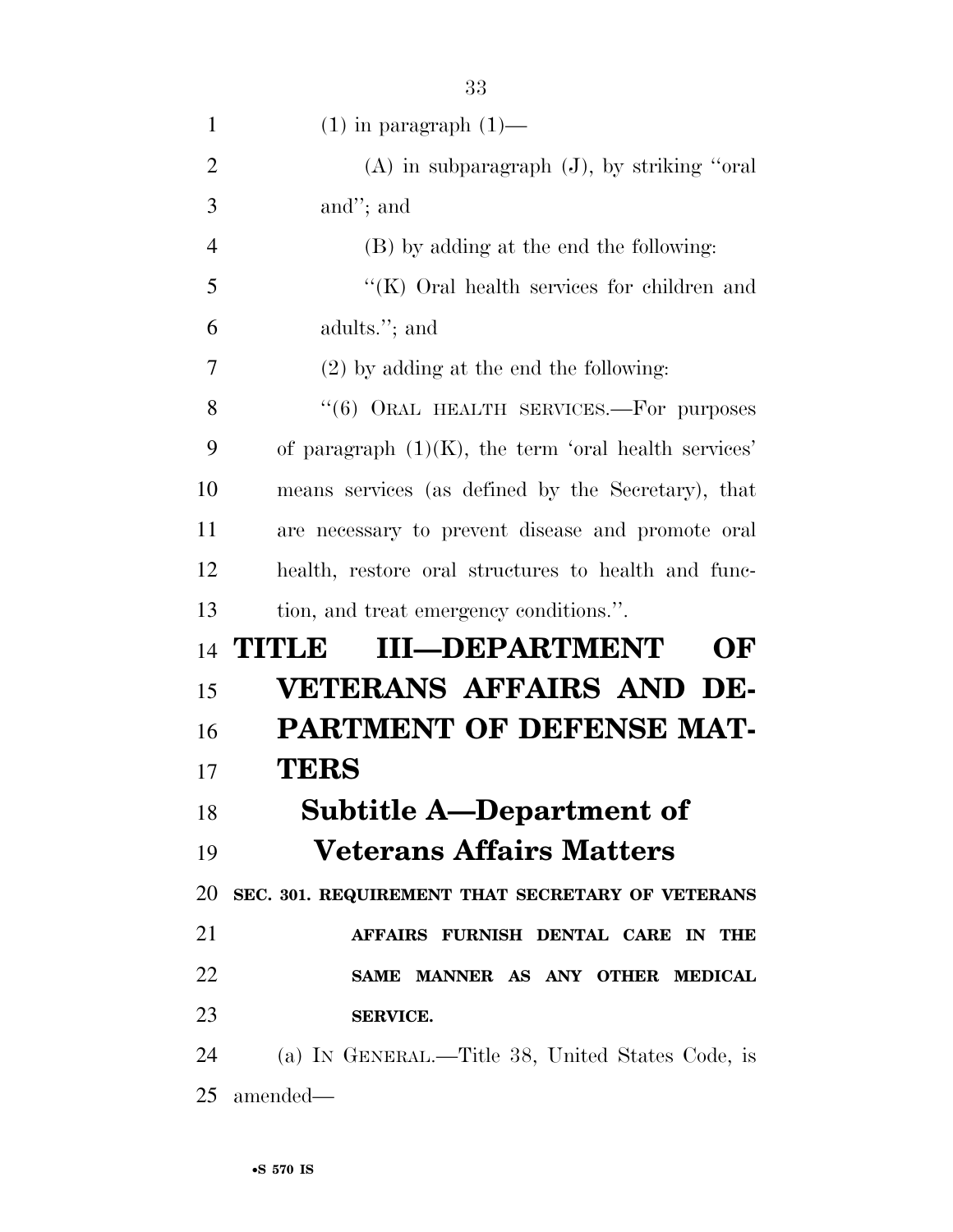| $\mathbf{1}$   | $(1)$ in section 1701 $(6)$ , by striking "as de-     |
|----------------|-------------------------------------------------------|
| $\overline{2}$ | scribed in sections $1710$ and $1712$ of this title"; |
| 3              | $(2)$ in section 1710(c), by striking the second      |
| $\overline{4}$ | sentence;                                             |
| 5              | $(3)$ in section 1712—                                |
| 6              | $(A)$ by striking subsections $(a)$ and $(b)$ ;       |
| 7              | $(B)$ by redesignating subsections $(c)$ , $(d)$ ,    |
| 8              | and (e) as subsections (a), (b), and (c), respec-     |
| 9              | tively; and                                           |
| 10             | $(C)$ in subsection (a), as redesignated by           |
| 11             | subparagraph $(B)$ —                                  |
| 12             | (i) by striking "Dental appliances"                   |
| 13             | and inserting "The Secretary may furnish              |
| 14             | dentures, dental appliances"; and                     |
| 15             | (ii) by striking "to be furnished by the              |
| 16             | Secretary under this section may be pro-              |
| 17             | cured by the Secretary" and inserting                 |
| 18             | "under this section and may procure such              |
| 19             | appliances"; and                                      |
| 20             | $(4)$ by striking section 2062.                       |
| 21             | (b) CONFORMING AMENDMENTS.—Such title is fur-         |
| 22             | ther amended—                                         |
| 23             | $(1)$ in section 1525(a), by striking "medicines"     |
| 24             | under section $1712(d)$ " and inserting "medicines"   |
| 25             | under section $1712(b)$ "; and                        |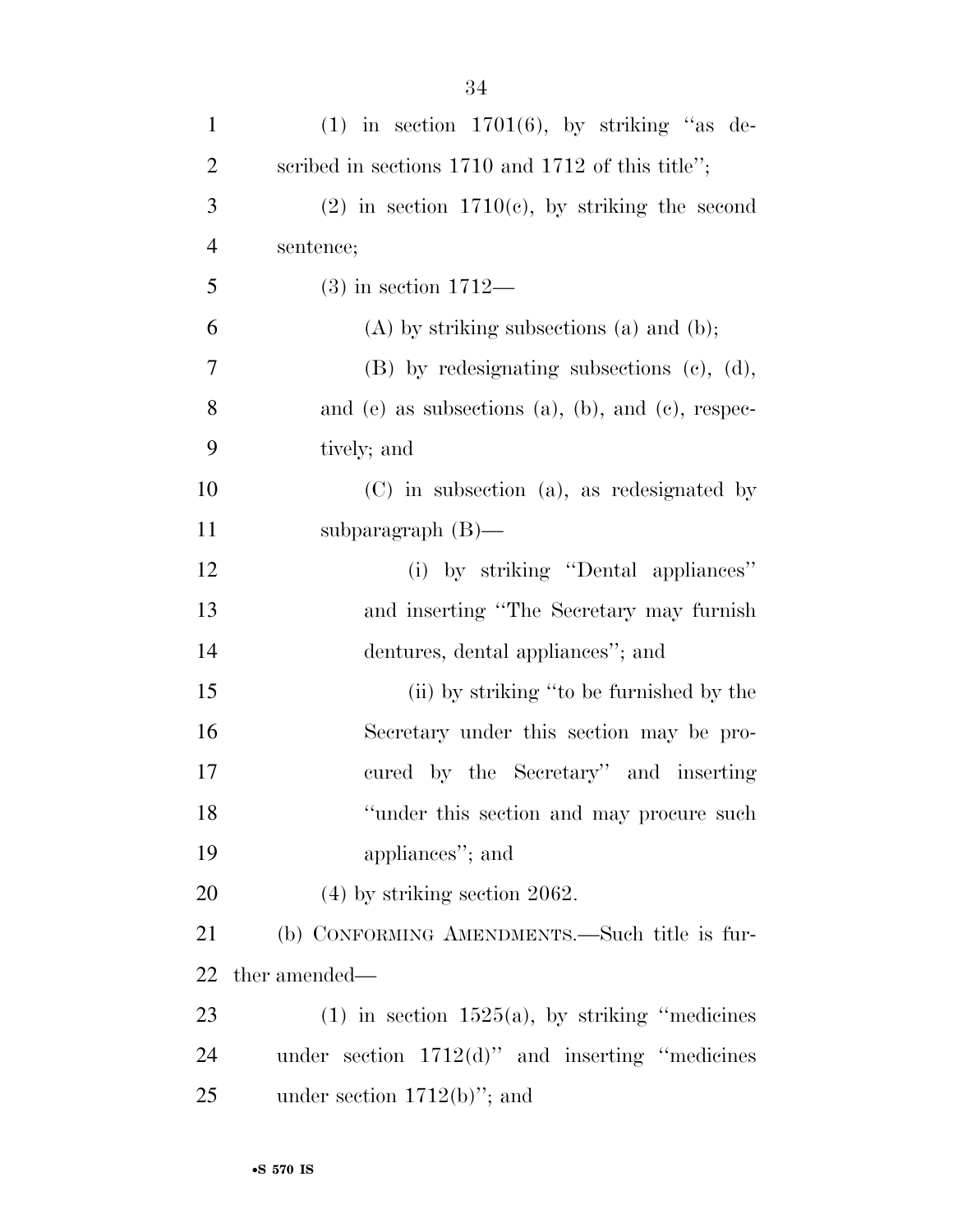| $\mathbf{1}$   | (2) in section $1703(a)(7)$ , by striking ", for a                                     |
|----------------|----------------------------------------------------------------------------------------|
| $\overline{2}$ | veteran described in section $1712(a)(1)(F)$ of this                                   |
| 3              | title".                                                                                |
| $\overline{4}$ | (c) CLERICAL AMENDMENTS.—Such title is further                                         |
| 5              | amended—                                                                               |
| 6              | $(1)$ in section 1712, in the heading for such sec-                                    |
| 7              | tion, by striking " <b>Dental care</b> " and inserting                                 |
| 8              | "Appliances";                                                                          |
| 9              | $(2)$ in the table of sections at the beginning of                                     |
| 10             | chapter 17, by striking the item relating to section                                   |
| 11             | 1712 and inserting the following new item:                                             |
|                | "1712. Appliances; drugs and medicines for certain disabled veterans; vac-<br>cines."; |
| 12             | and                                                                                    |
| 13             | $(3)$ in the table of sections at the beginning of                                     |
| 14             | chapter 20, by striking the item relating to section                                   |
| 15             | 2062.                                                                                  |
| 16             | SEC. 302. DEMONSTRATION PROGRAM ON TRAINING AND                                        |
| 17             | EMPLOYMENT OF ALTERNATIVE DENTAL                                                       |
| 18             | HEALTH CARE PROVIDERS FOR DENTAL                                                       |
| 19             | HEALTH CARE SERVICES FOR VETERANS IN                                                   |
| 20             | RURAL AND OTHER UNDERSERVED COMMU-                                                     |
| 21             | NITIES.                                                                                |
| 22             | (a) DEMONSTRATION PROGRAM AUTHORIZED.—The                                              |
| 23             | Secretary of Veterans Affairs may carry out a demonstra-                               |

tion program to establish programs to train and employ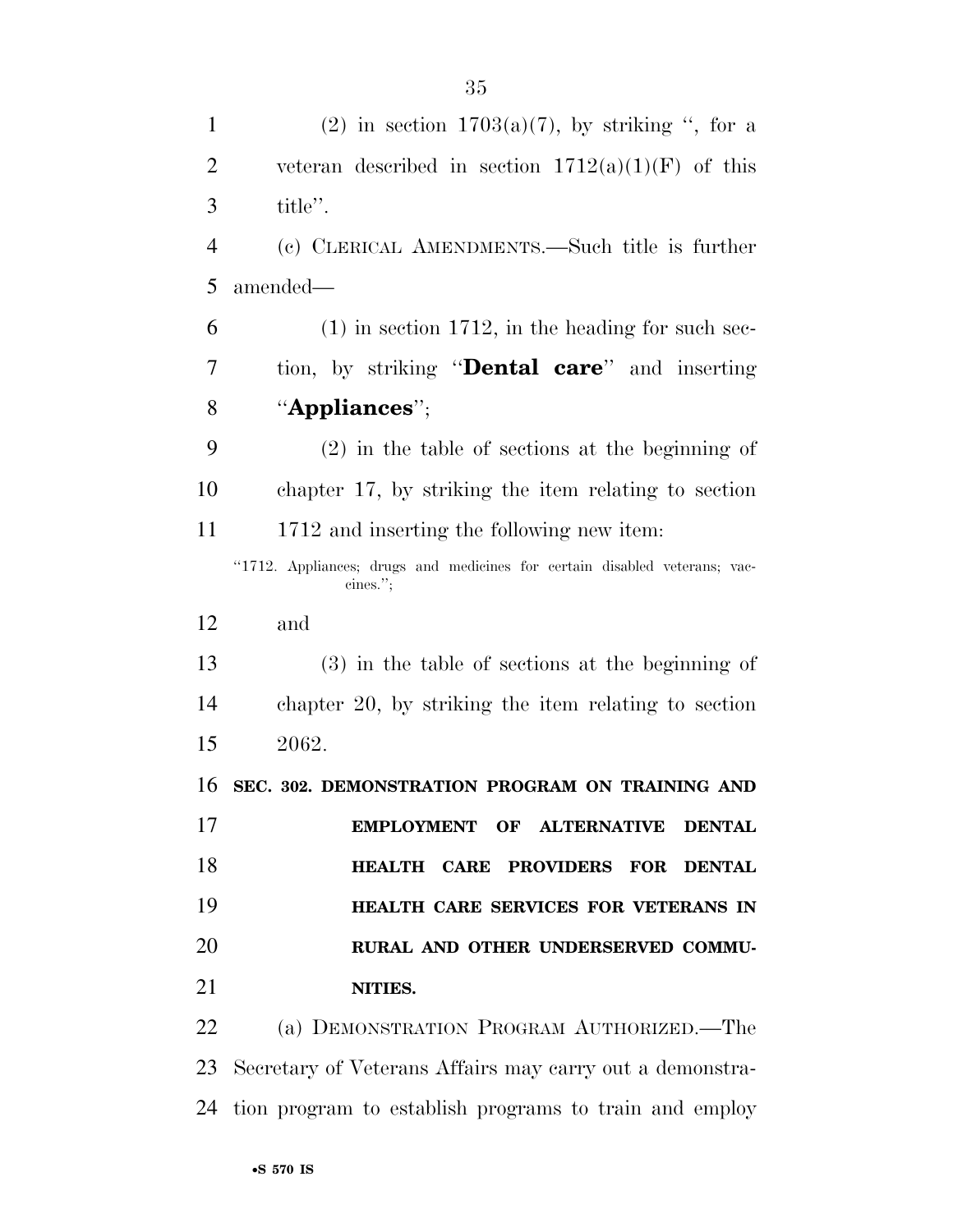alternative dental health care providers in order to in- crease access to dental health care services for veterans who are entitled to such services from the Department of Veterans Affairs and reside in rural and other underserved communities.

 (b) TELEHEALTH.—For purposes of alternative den- tal health care providers and other dental care providers who are licensed to provide clinical care, dental services provided under the demonstration program under this sec- tion may be administered by such providers through tele- health-enabled collaboration and supervision when appro-priate and feasible.

 (c) ALTERNATIVE DENTAL HEALTH CARE PRO- VIDERS DEFINED.—In this section, the term ''alternative dental health care providers'' has the meaning given that term in section 340G–1(a)(2) of the Public Health Service 17 Act  $(42 \text{ U.S.C. } 256 \text{g} - 1(a)(2))$ .

 (d) AUTHORIZATION OF APPROPRIATIONS.—There are authorized to be appropriated such sums as are nec- essary to carry out the demonstration program under this section.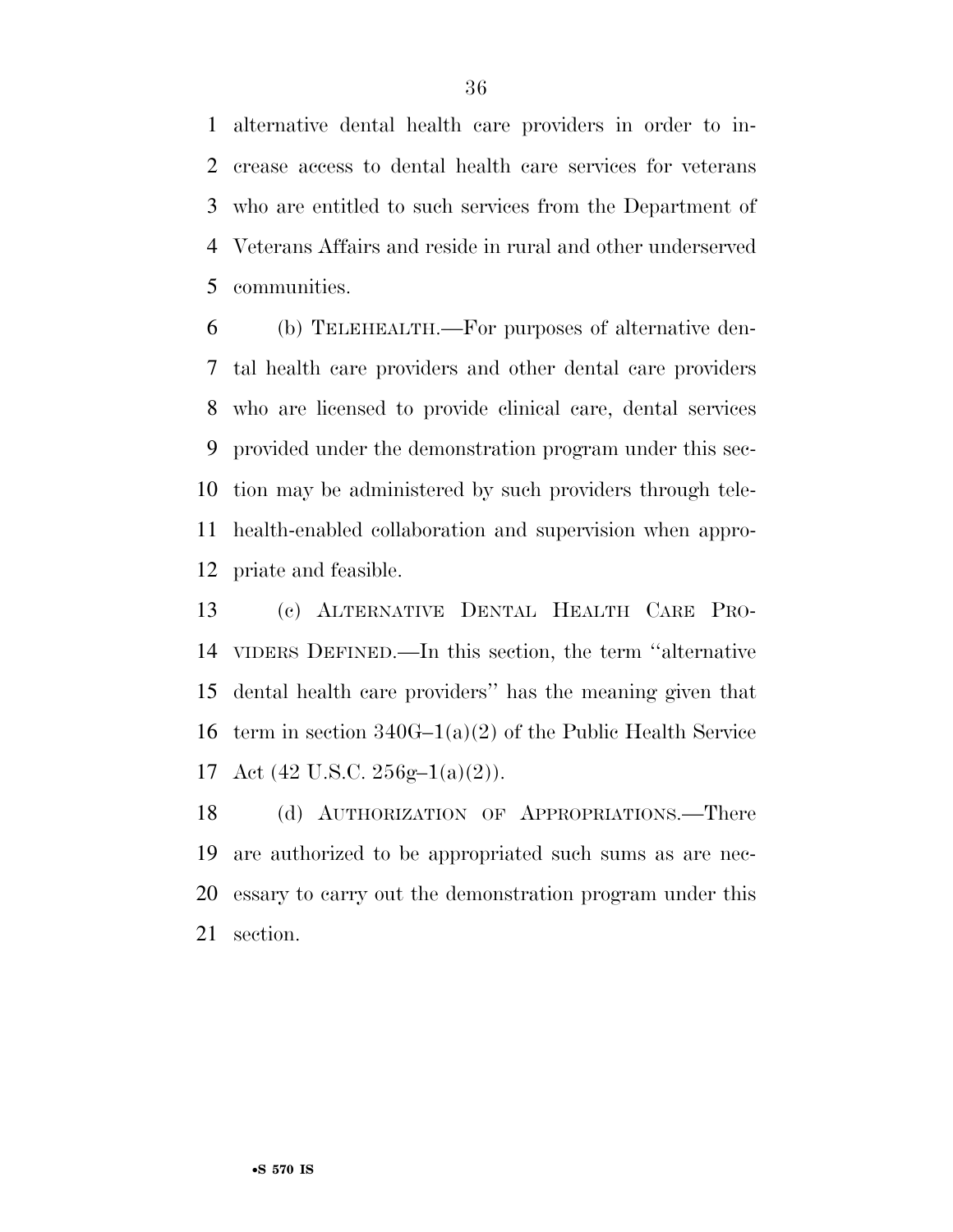# **Subtitle B—Department of Defense Matters**

 **SEC. 311. DEMONSTRATION PROGRAM ON TRAINING AND EMPLOYMENT OF ALTERNATIVE DENTAL HEALTH CARE PROVIDERS FOR DENTAL HEALTH CARE SERVICES FOR MEMBERS OF THE ARMED FORCES AND DEPENDENTS LACKING READY ACCESS TO SUCH SERVICES.** 

 (a) DEMONSTRATION PROGRAM AUTHORIZED.—The Secretary of Defense may carry out a demonstration pro- gram to establish programs to train and employ alter- native dental health care providers in order to increase ac- cess to dental health care services for members of the Armed Forces and their dependents who lack ready access to such services, including the following:

 (1) Members and dependents who reside in rural areas or areas otherwise underserved by dental health care providers.

 (2) Members of the National Guard and Re- serves in active status who are potentially deployable.

 (b) TELEHEALTH.—For purposes of alternative den- tal health care providers and other dental care providers who are licensed to provide clinical care, dental services provided under the demonstration program under this sec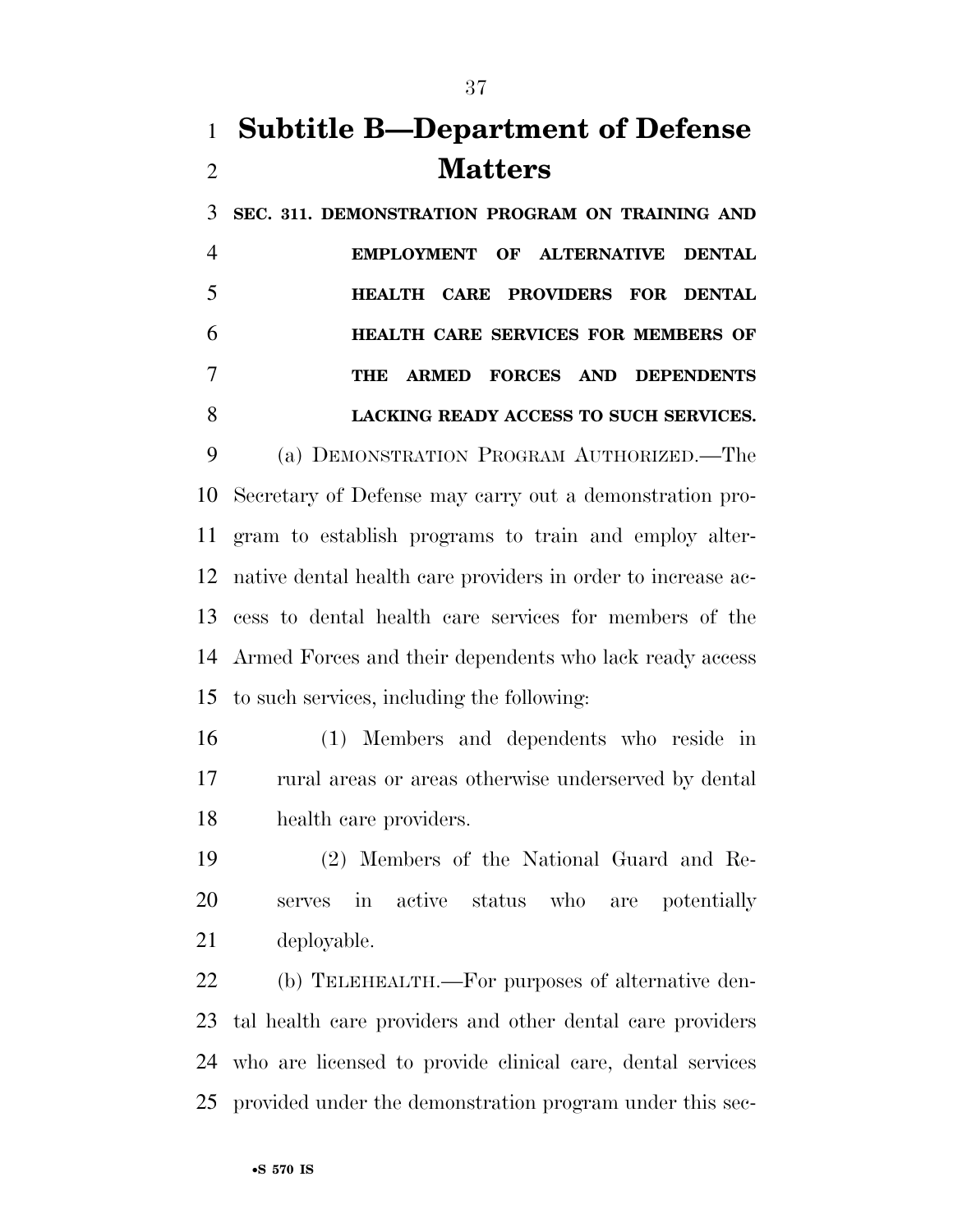tion may be administered by such providers through tele- health-enabled collaboration and supervision when appro-priate and feasible.

 (c) ALTERNATIVE DENTAL HEALTH CARE PRO- VIDERS DEFINED.—In this section, the term ''alternative dental health care providers'' has the meaning given that term in section 340G–1(a)(2) of the Public Health Service 8 Act  $(42 \text{ U.S.C. } 256 \text{g} - 1(a)(2))$ .

 (d) AUTHORIZATION OF APPROPRIATIONS.—There are authorized to be appropriated such sums as are nec- essary to carry out the demonstration program under this section.

# **TITLE IV—FEDERAL BUREAU OF PRISONS**

 **SEC. 401. DEMONSTRATION PROGRAM ON TRAINING AND EMPLOYMENT OF ALTERNATIVE DENTAL HEALTH CARE PROVIDERS FOR DENTAL HEALTH CARE SERVICES FOR PRISONERS WITHIN THE CUSTODY OF THE BUREAU OF PRISONS.** 

 (a) DEMONSTRATION PROGRAM AUTHORIZED.—The Attorney General, acting through the Director of the Bu- reau of Prisons, may carry out a demonstration program to establish programs to train and employ alternative den-tal health care providers in order to increase access to den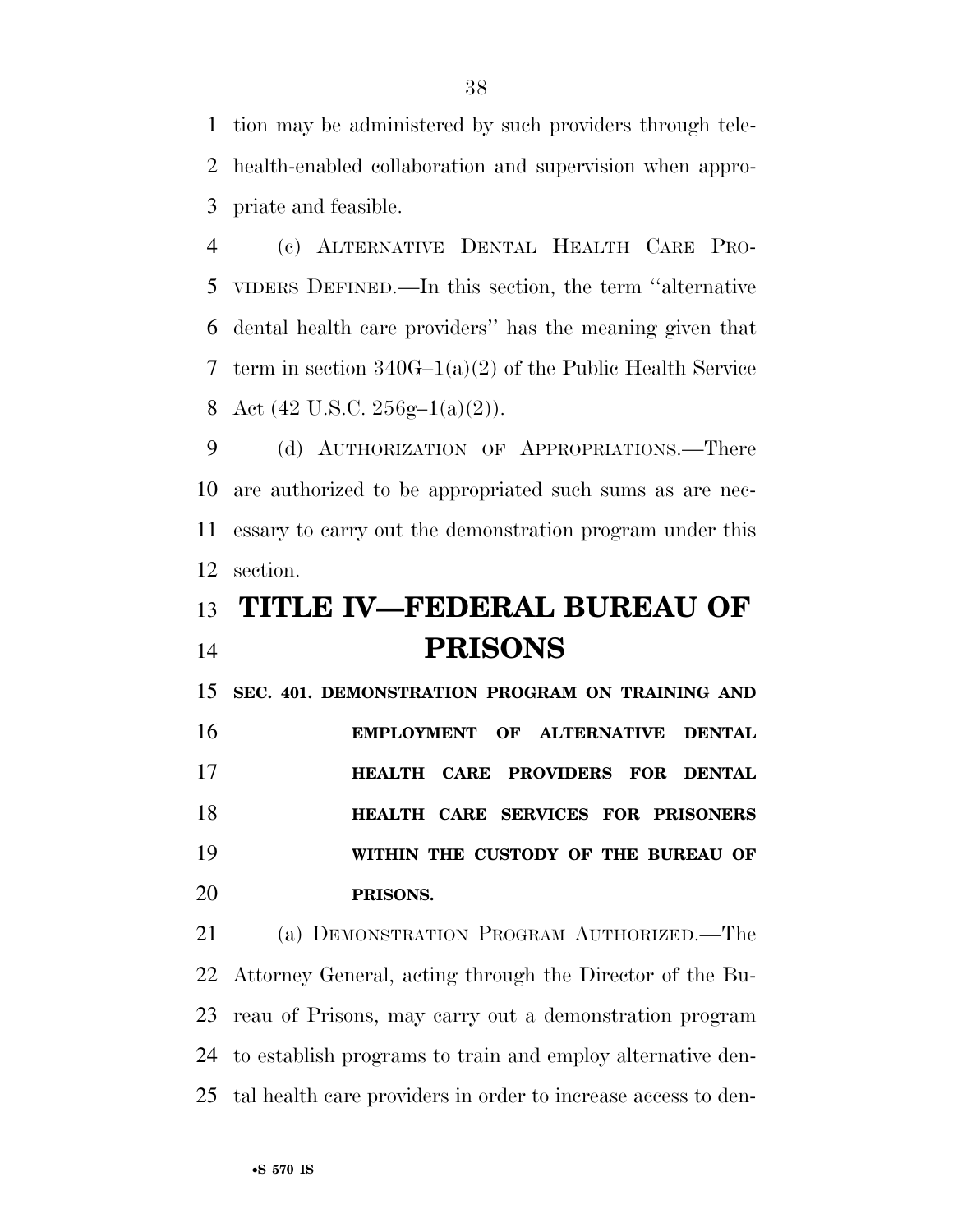tal health services for prisoners within the custody of the Bureau of Prisons.

 (b) TELEHEALTH.—For purposes of alternative den- tal health care providers and any other dental care pro- viders who are licensed to provide clinical care, dental services provided under the demonstration program under this section may be administered by such providers through telehealth-enabled collaboration and supervision when deemed appropriate and feasible.

 (c) ALTERNATIVE DENTAL HEALTH CARE PRO- VIDERS DEFINED.—In this section, the term ''alternative dental health care providers'' has the meaning given that term in section 340G–1(a)(2) of the Public Health Service Act (42 U.S.C. 256g–1(a)(2)).

 (d) AUTHORIZATION OF APPROPRIATIONS.—There are authorized to be appropriated such sums as are nec- essary to carry out the demonstration program under this section.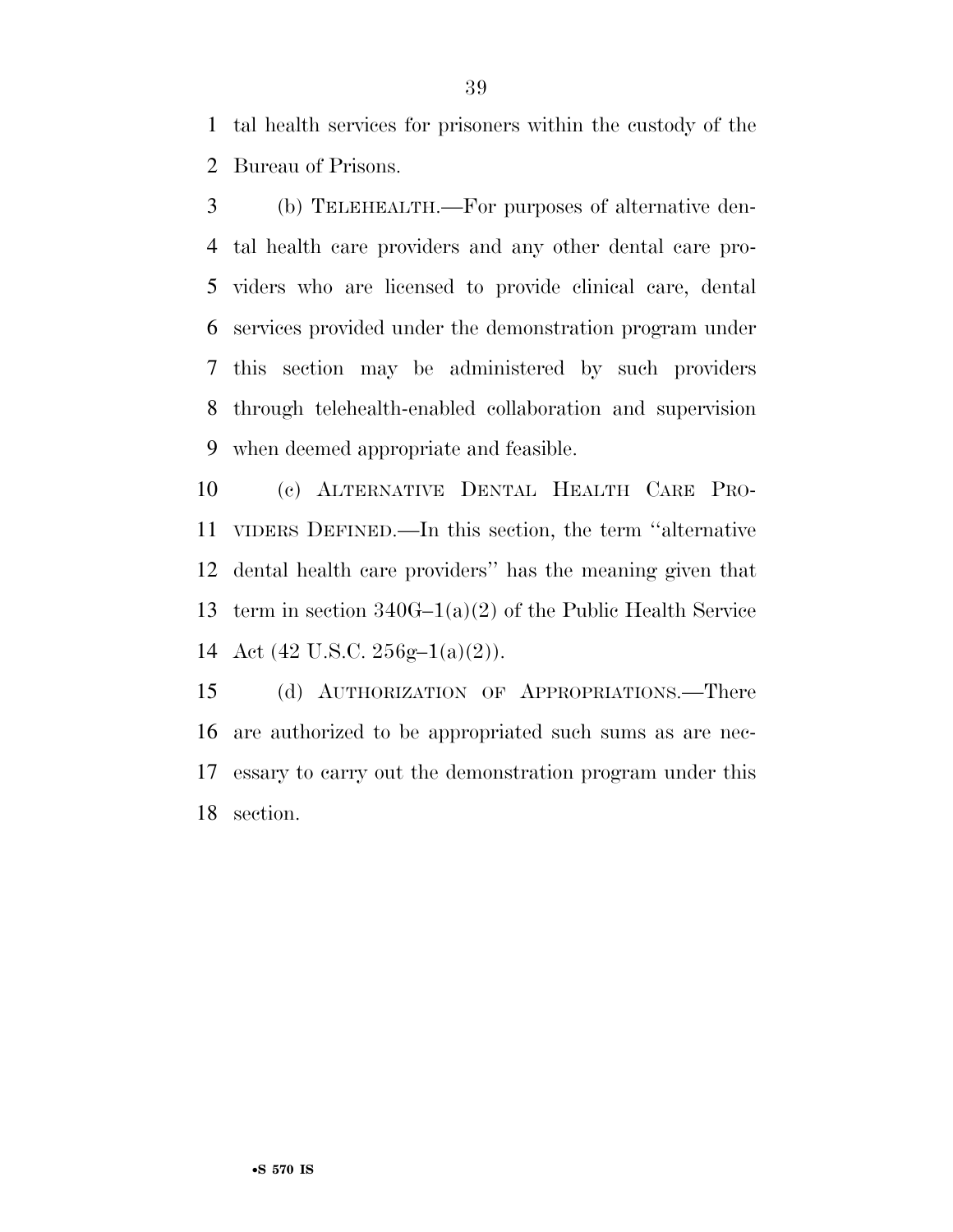# **TITLE V—INDIAN HEALTH SERVICE**

 **SEC. 501. DEMONSTRATION PROGRAM ON TRAINING AND EMPLOYMENT OF ALTERNATIVE DENTAL HEALTH CARE PROVIDERS FOR DENTAL HEALTH CARE SERVICES UNDER THE INDIAN HEALTH SERVICE.** 

 (a) DEMONSTRATION PROGRAM AUTHORIZED.—The Secretary of Health and Human Services, acting through the Indian Health Service, may carry out a demonstration program to establish programs to train and employ alter- native dental health care providers in order to help elimi- nate oral health disparities and increase access to dental services through health programs operated by the Indian Health Service, Indian tribes, tribal organizations, and urban Indian organizations (as those terms are defined in section 4 of the Indian Health Care Improvement Act (25 U.S.C. 1603)).

 (b) TELEHEALTH.—For purposes of alternative den- tal health care providers and any other dental care pro- viders who are licensed to provide clinical care, dental services provided under the demonstration program under this section may be administered by such providers through telehealth-enabled collaboration and supervision when deemed appropriate and feasible.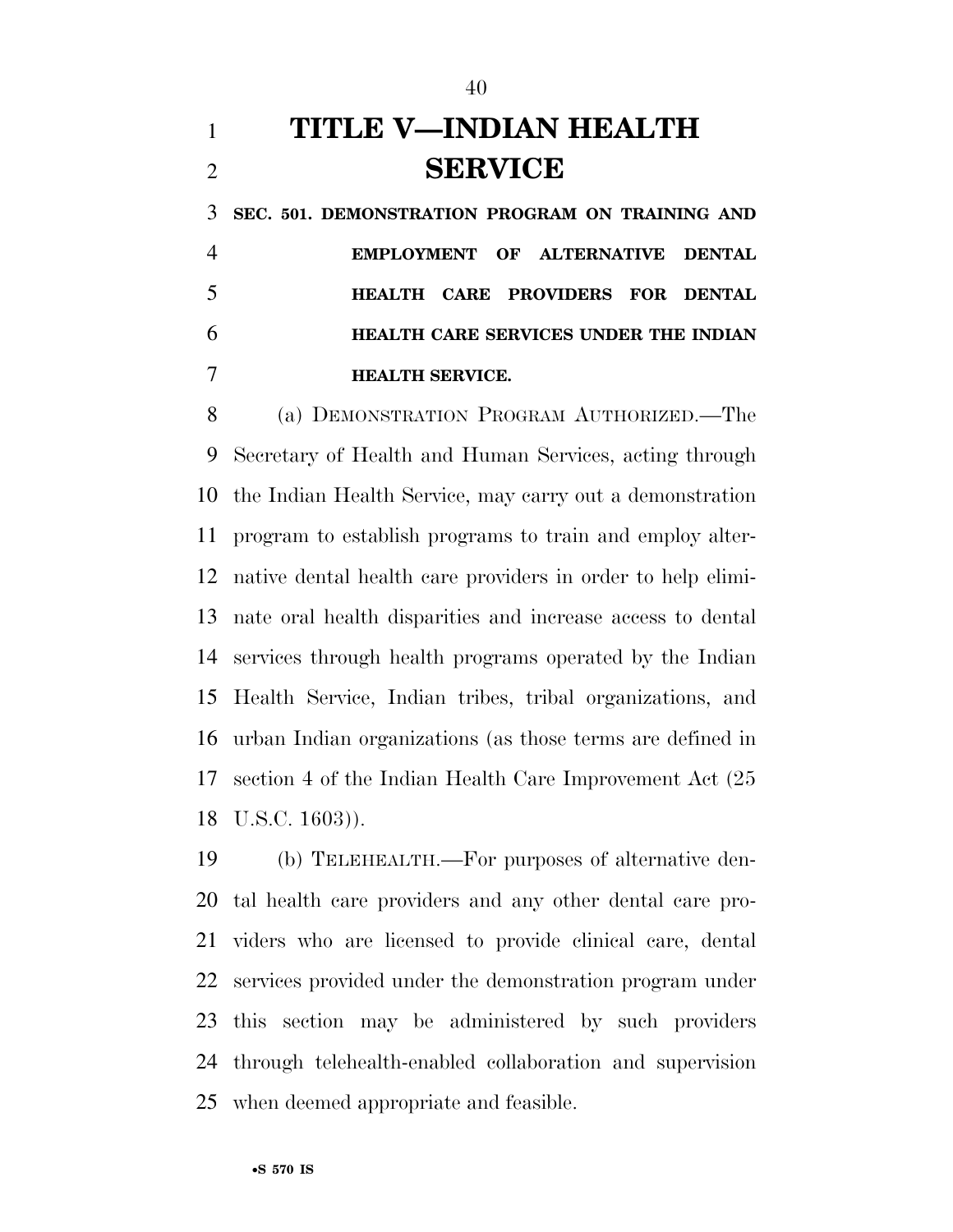(c) ALTERNATIVE DENTAL HEALTH CARE PRO- VIDERS DEFINED.—In this section, the term ''alternative dental health care providers'' has the meaning given that term in section 340G–1(a)(2) of the Public Health Service 5 Act  $(42 \text{ U.S.C. } 256 \text{g} - 1(a)(2))$ .

 (d) AUTHORIZATION OF APPROPRIATIONS.—There are authorized to be appropriated such sums as are nec- essary to carry out the demonstration program under this section.

# **TITLE VI—REPORTS TO CONGRESS**

### **SEC. 601. REPORTS ON ENROLLMENT IN COVERAGE FOR**

### **ORAL HEALTH SERVICES.**

 (a) SECRETARY OF HEALTH AND HUMAN SERV- ICES.—The Secretary of Health and Human Services shall submit to Congress the following reports:

 (1) COST-BENEFIT ANALYSIS.—Not later than October 1, 2019, a report that provides a com- prehensive cost-benefit analysis regarding the expan- sion of coverage for dental services pursuant to this Act, including whether the provision of such services resulted in a reduction in total health care costs for individuals under the Medicare and Medicaid pro-grams.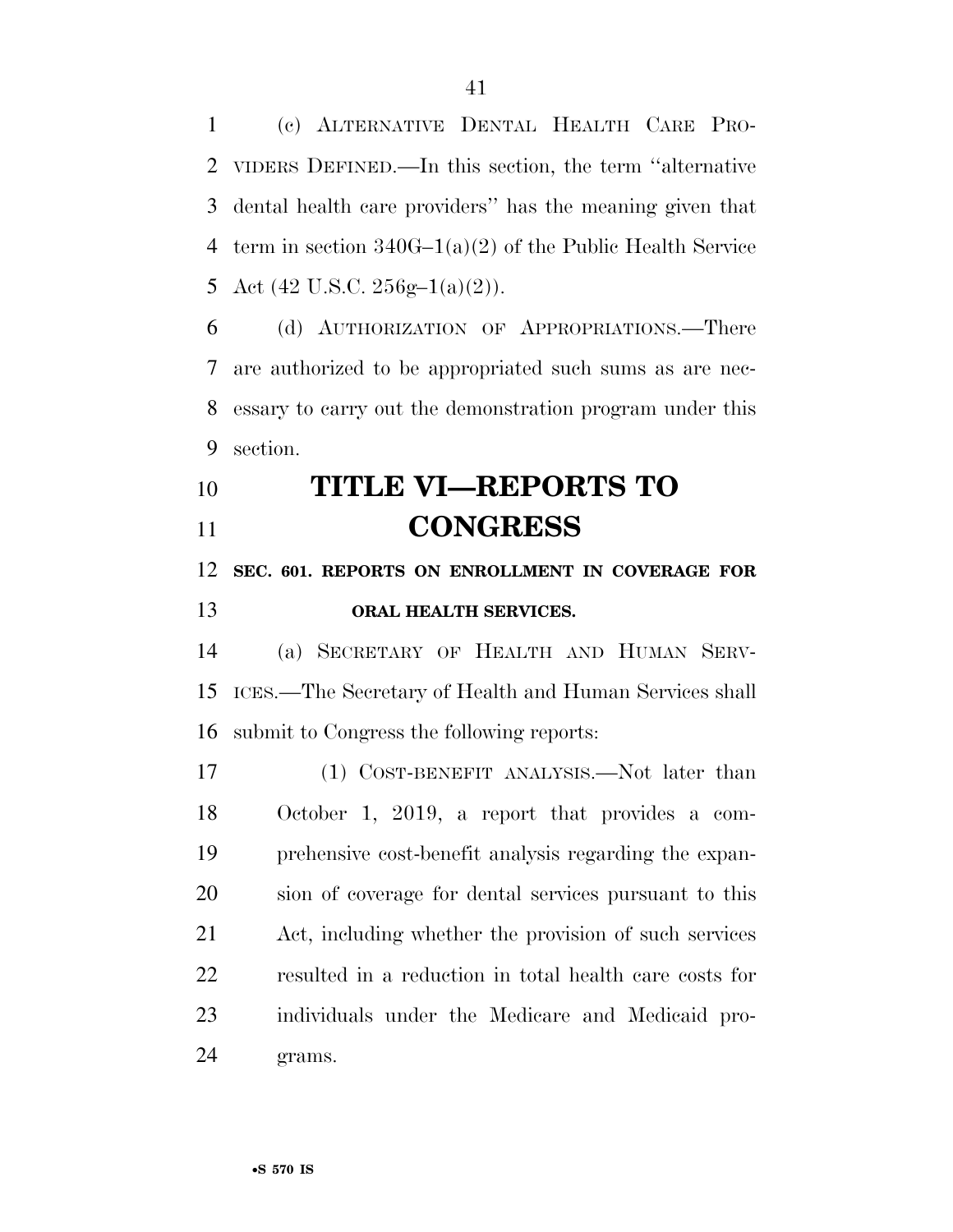(2) ANNUAL REPORT ON ENROLLMENT, UTILI- ZATION, AND EXPENDITURES IN DENTAL INSURANCE PLANS.—Not later than 1 year after the date of the enactment of this Act, and annually thereafter, an annual report containing detailed information on— (A) enrollment in private insurance plans providing pediatric and adult dental coverage, whether such coverage is provided through a qualified health plan (as defined in section 1301(a) of Public Law 111–148) or a stand- alone dental plan; (B) the utilization of oral health services by children and adults who receive dental cov- erage under a qualified health plan or a stand- alone dental plan; and (C) expenditures related to oral health services by individuals and families who receive dental coverage in a qualified health plan or stand-alone dental plan. 20 (b) COMPTROLLER GENERAL.— 21 (1) MEDICAID AND MEDICARE.—Not later than January 1, 2019, the Comptroller General of the United States shall submit to Congress a report that provides a comprehensive analysis and evaluation of the implementation and utilization of the expanded